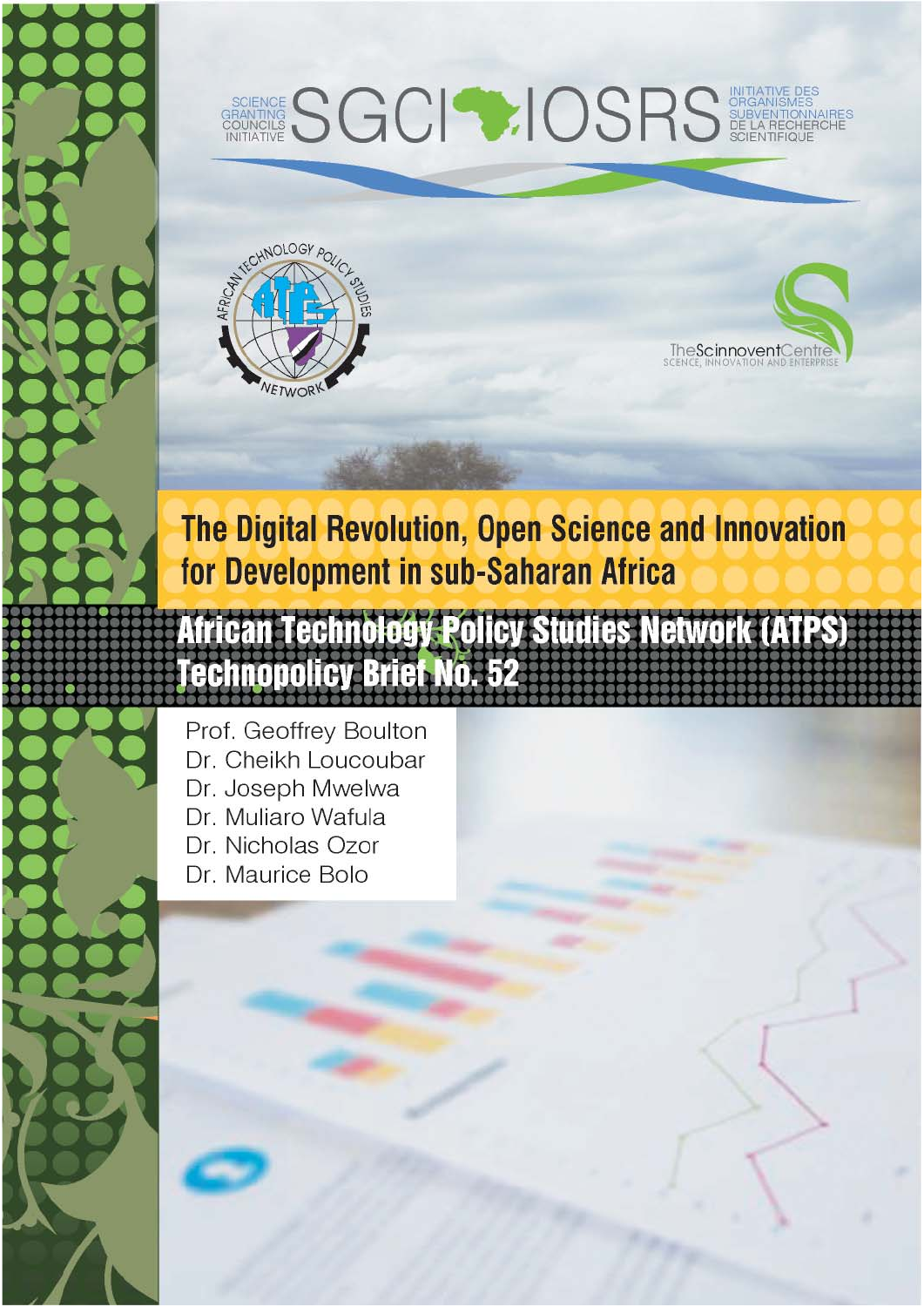### **The Digital Revolution, Open Science and Innovation for Development in sub-Saharan Africa**

**Geoff rey Boulton**  University of Edinburgh, UK

**Cheikh Loucoubar**  Pasteur Institute, Dakar, Senegal

**Joseph Mwelwa**  Joint Minds Consult Institute, Gabarone, Botswana

**Muliaro Wafula**  Jomo Kenyatta University of Agricultural Technology, Nairobi, Kenya

> **Nicholas Ozor** African Technology Policy Studies Network (ATPS)

> > **Maurice Bolo** The Scinnovent Centre



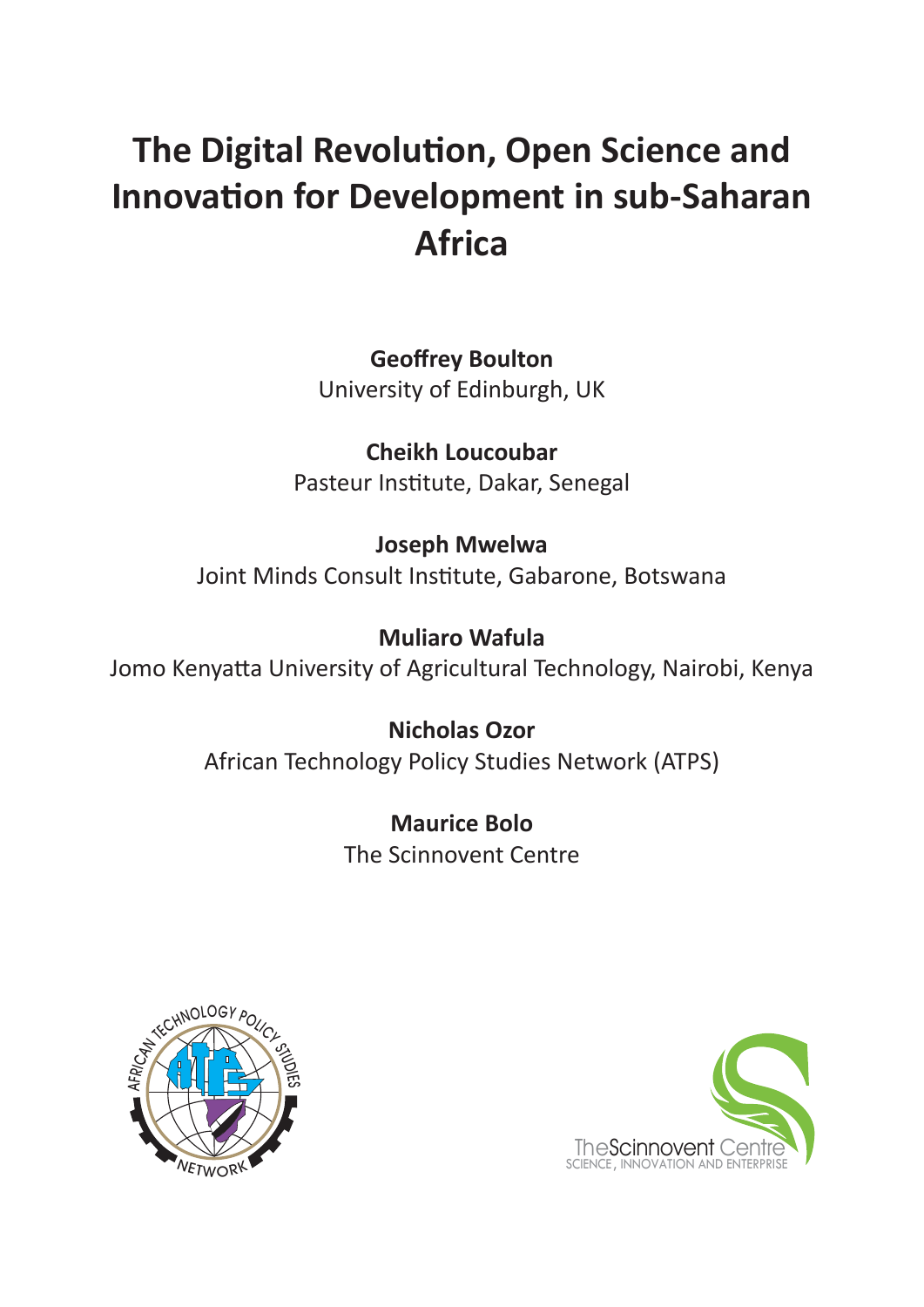The African Technology Policy Studies Network (ATPS) is a transdisciplinary network of researchers, policymakers, private sector actors and the civil society promoting the generation, dissemination, use and mastery of Science, Technology and Innovations (STI) for African development, environmental sustainability and global inclusion. In collaboration with likeminded institutions, ATPS provides platforms for regional and international research and knowledge sharing in order to build Africa's capabilities in STI policy research, policymaking and implementation for sustainable development.





Published by the African Technology Policy Studies Network (ATPS)

P O Box 10081, 00100 GPO Nairobi, Kenya

© 2020

ISBN: 978-9966-124-94-4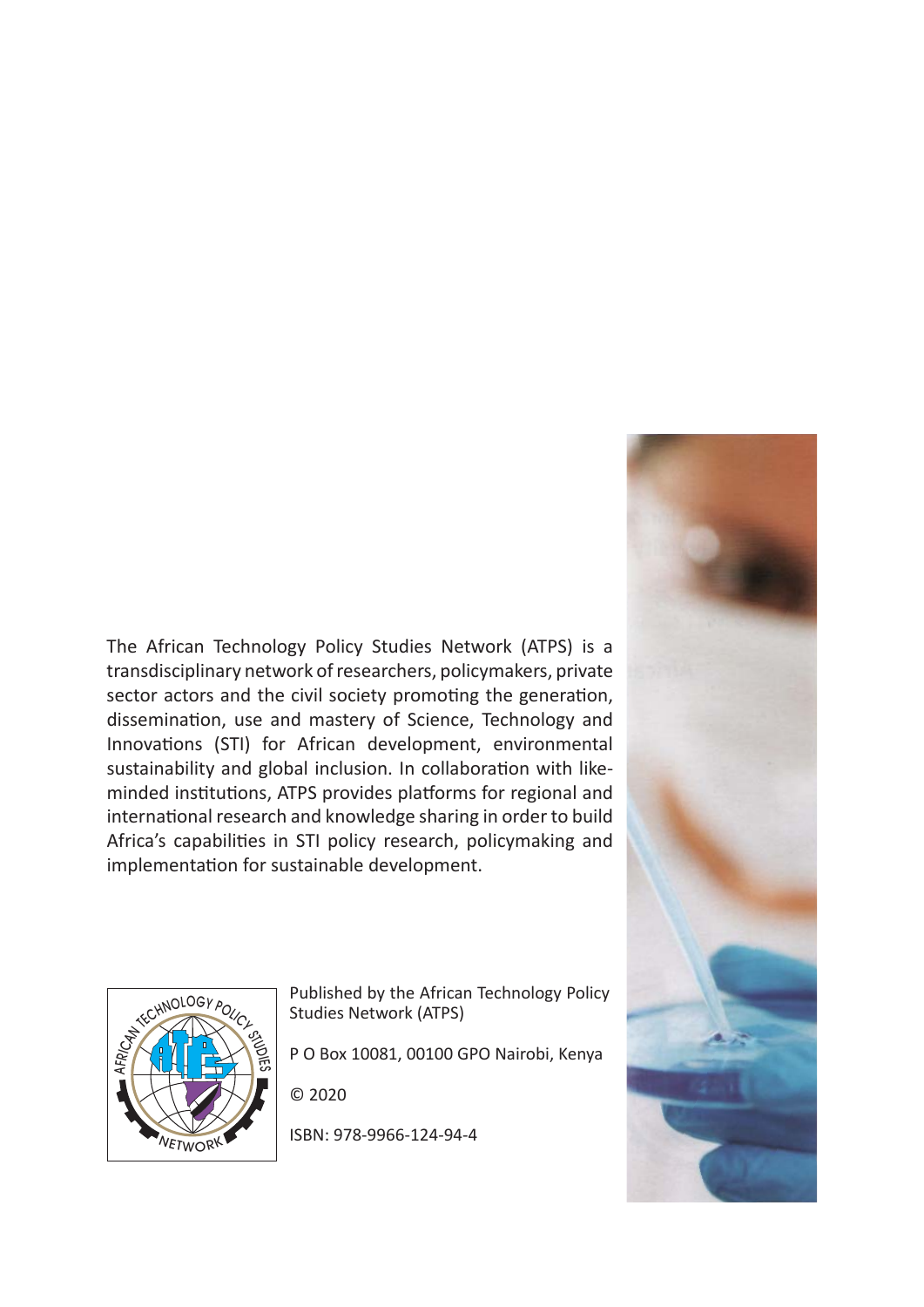### **Table of Contents**

|     | About the Science Granting Councils Initiative iii            |    |
|-----|---------------------------------------------------------------|----|
|     | About the African Technology Policy Studies Network (ATPS) iv |    |
|     |                                                               |    |
|     |                                                               |    |
|     |                                                               |    |
| 1.  |                                                               |    |
| 2.  | Context: Knowledge, Innovation and Human Progress2            |    |
| 2.1 |                                                               |    |
| 2.2 |                                                               |    |
| 2.3 | The 4th industrial revolution and its consequences 4          |    |
| 3.  | Key Report Findings: Challenges and Opportunities             |    |
|     |                                                               |    |
| 3.1 | What knowledge, infrastructures and skills does Africa        |    |
|     |                                                               |    |
| 3.2 | Open Science as an effective and efficient                    |    |
|     |                                                               |    |
| 3.3 | Building Africa's science capacity through an Open            |    |
|     |                                                               | 9  |
| 3.4 |                                                               | 12 |
| 4.  | Recommendations to the Science Granting Councils              |    |
|     |                                                               | 14 |
| 5.  |                                                               | 17 |
|     |                                                               | 18 |
|     |                                                               | 18 |
|     |                                                               | 20 |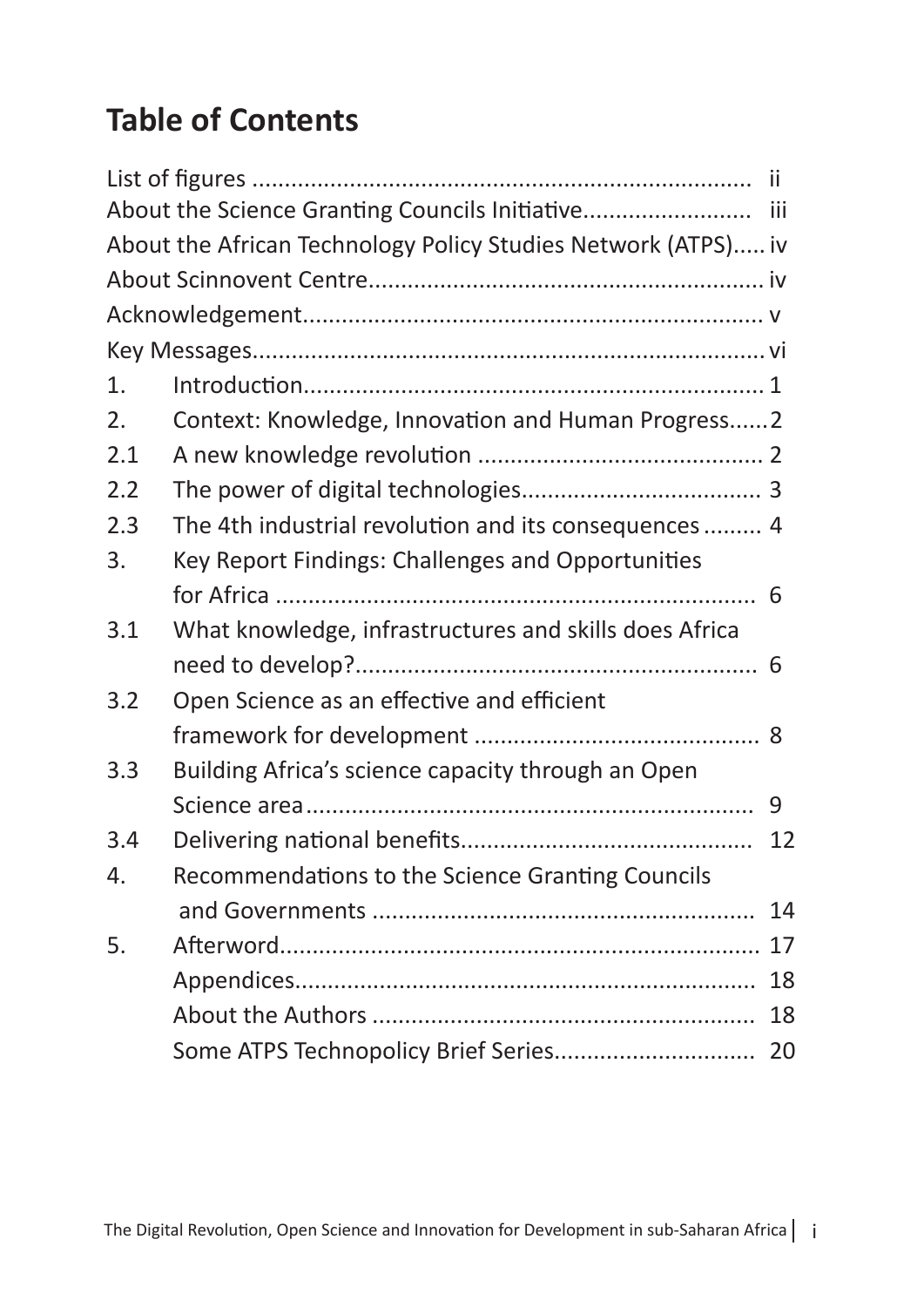### **List of Figures**

Figure 1: Changing economies, societies and lives: the impacts of the digital revolution....................... 5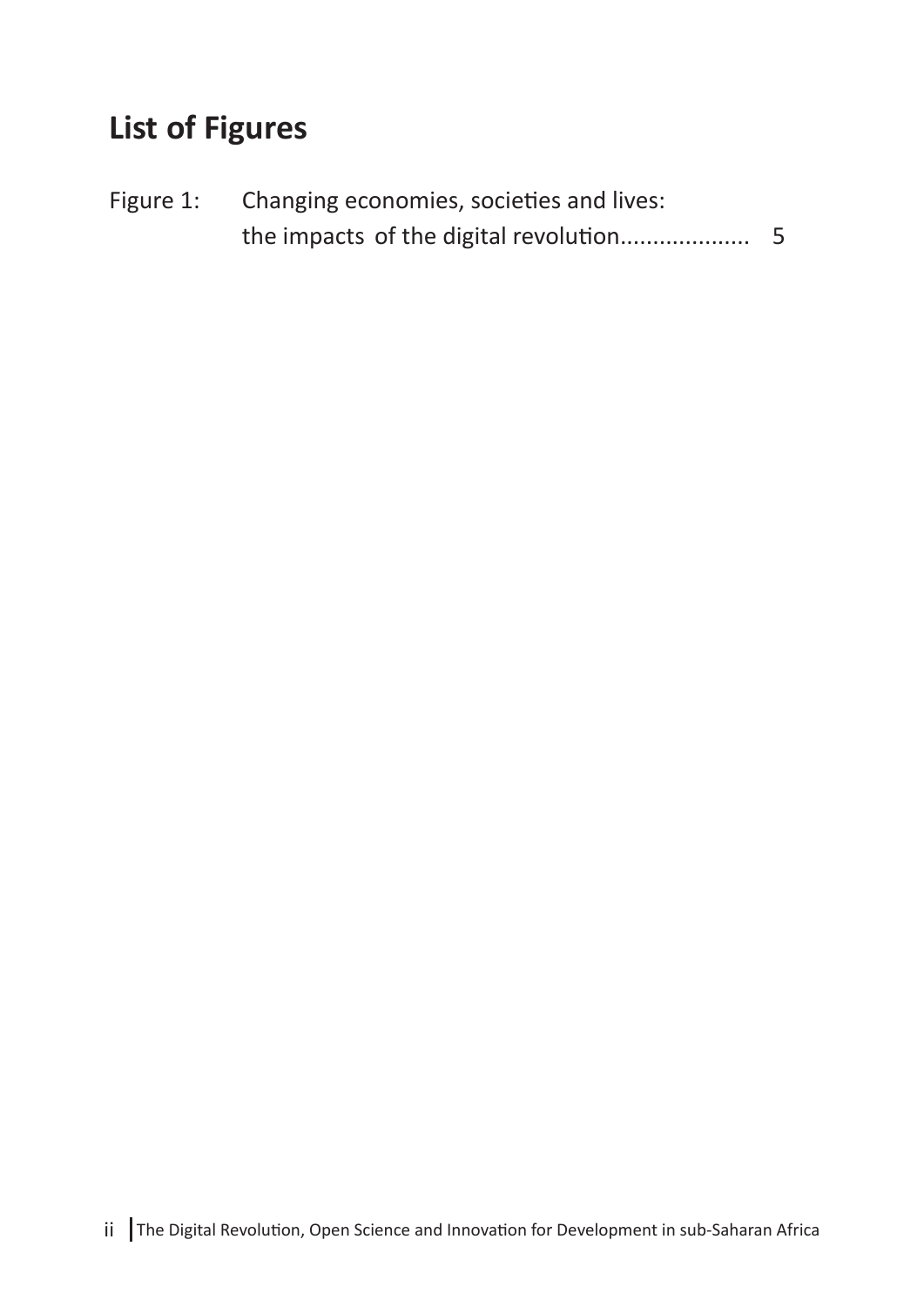## **About the Science Granting Councils Initiative**

The Science Granting Councils Initiative in Sub-Saharan Africa (SGCI) seeks to strengthen capacities of Science Granting Councils (SGCs) in Eastern, Southern, Central and West Africa in order to support research and evidence-based policies that will contribute to economic and social development. It is jointly funded by the United Kingdom's Department for International Development (DFID), Canada's International Development Research Centre (IDRC), South Africa's National Research Foundation (NRF) and the Swedish International Development Cooperation Agency (Sida).

The objectives of SGCI are to strengthen the ability of participating SGCs to 1) manage research; 2) design and monitor research programmes, and to formulate and implement policies based on the use of robust science, technology and innovation (STI) indicators; 3) support knowledge transfer to the private sector; and; 4) establish partnerships with one another, and with other science system actors. The implementation of these objectives is achieved through regional training courses, individualised on-site training sessions, online training, webinars and, collaborative research. The SGCI works with 15 councils in Kenya, Rwanda, Uganda, Tanzania, Ethiopia, Cote d'Ivoire, Burkina Faso, Senegal, Ghana, Zambia, Mozambique, Botswana, Malawi, Namibia and Zimbabwe.

The SGCIs principle output include 1) more effective research management practices among Councils, 2) strengthened ability of Councils to design and monitor research programmes, and to formulate and implement policies based on the use of robust science technology and innovation indicators, 3) increased knowledge transfer to the private sector and 4) increasingly coordinated and networked Councils. More effective Councils are expected to strengthen national science systems, and ultimately lead to nationally-led research that contributes to development in participating African countries.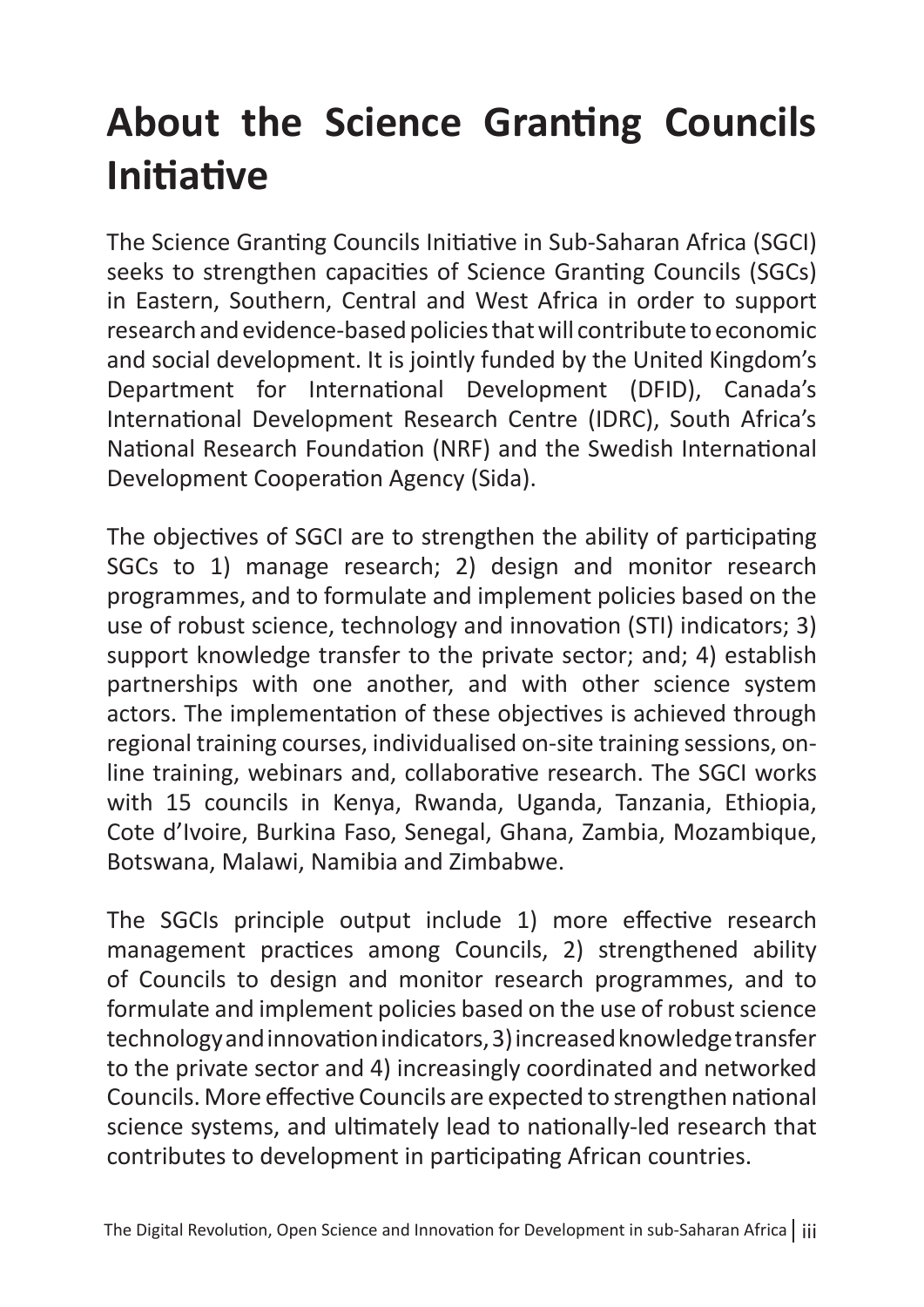## **About the African Technology Policy Studies Network (ATPS)**

The African Technology Policy Studies Network (ATPS) is a transdisciplinary network of researchers, policymakers, private sector actors and the civil society promoting the generation, dissemination, use and mastery of Science, Technology and Innovations (STI) for African development, environmental sustainability and global inclusion. ATPS has over 1,300 members and 3000 stakeholders in over 51 countries in 5 continents with institutional partnerships worldwide. We implement our programs through members in national chapters established in 30 countries (27 in Africa and 3 Diaspora chapters in the Australia, United States of America, and United Kingdom). In collaboration with like-minded institutions, ATPS provides platforms for regional and international research and knowledge sharing in order to build Africa's capabilities in STI policy research, policymaking and implementation for sustainable development.

## **About Scinnovent Centre**

The Scinnovent Centre is a science, technology and innovation (STI) policy think tank registered in Kenya as a not-for-profit company. Their preliminary concern is that despite advancements in science, technology and innovation (STI), poverty levels in Africa are increasing; environment degradation is worsening; the ecosystem has become more fragile; sustainability has been compromised and livelihoods threatened.

So they ask three big questions: Why have the developments in science, technology and innovation not made any significant difference in African development? Why have STI policies not translated into practical change on the ground? How come pockets of success piloted across countries have not scaled?

iv The Digital Revolution, Open Science and Innovation for Development in sub-Saharan Africa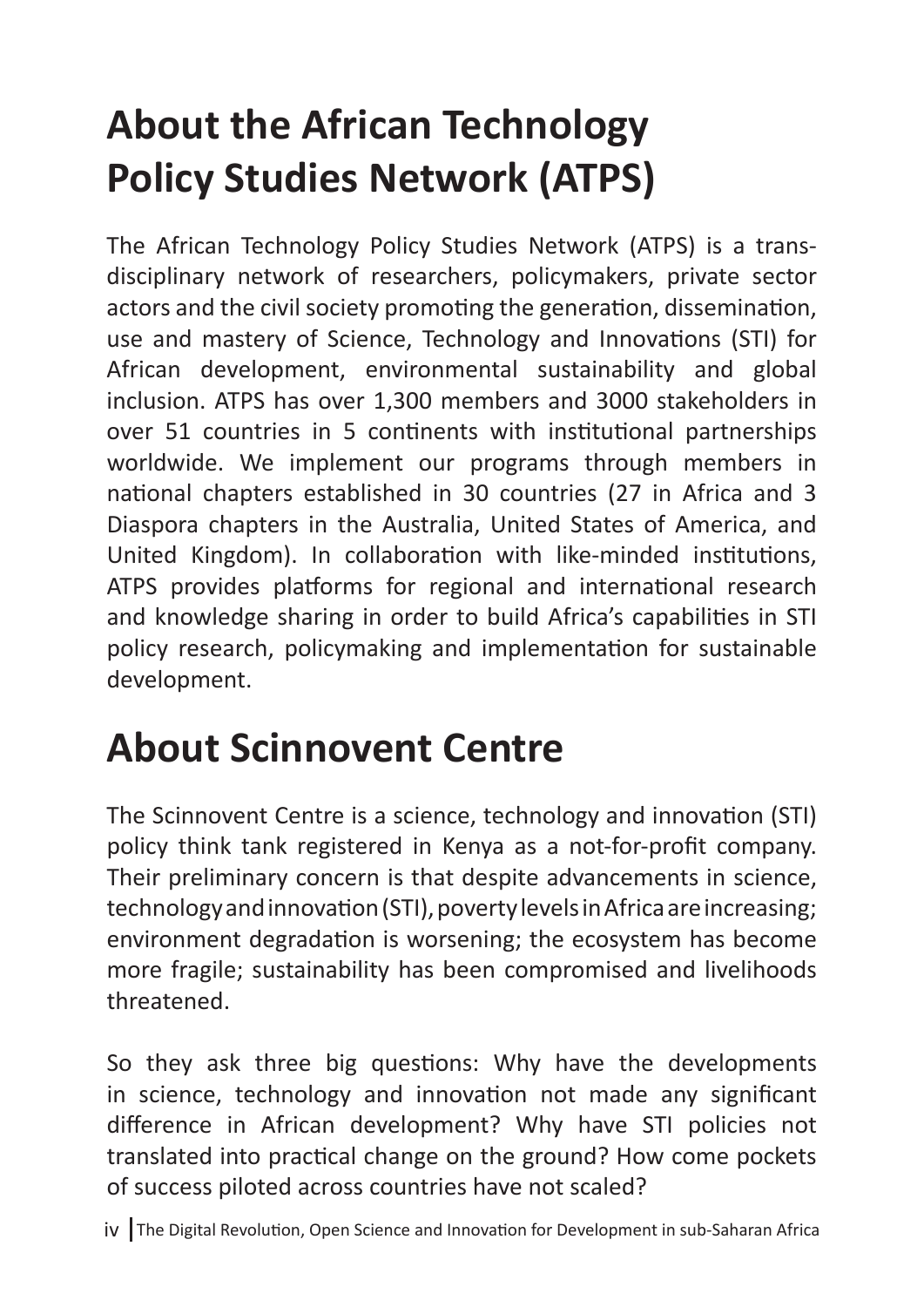## **Acknowledgement**

This Technopolicy Brief was published by the African Technology Policy Studies Network (ATPS) in partnership with the Scinnovent Centre under the Science Granting Councils Initiative in sub-Saharan Africa. The ATPS and Scinnovent Centre acknowledge the funding support received from United Kingdom's Department for International Development (DFID), Canada's International Development Research Centre (IDRC), South Africa's National Research Foundation (NRF) and the Swedish International Development Cooperation Agency (Sida). The authors are grateful for helpful comments on the text from national representatives at the annual Science Granting Councils Forum (2019) and most especially from Professor Olufemi Bamiro (Nigeria), Mr. Oliver Boachie (Ghana) Professor Sékou Traoré (Guinea), and Dr Heide Hackmann (South Africa).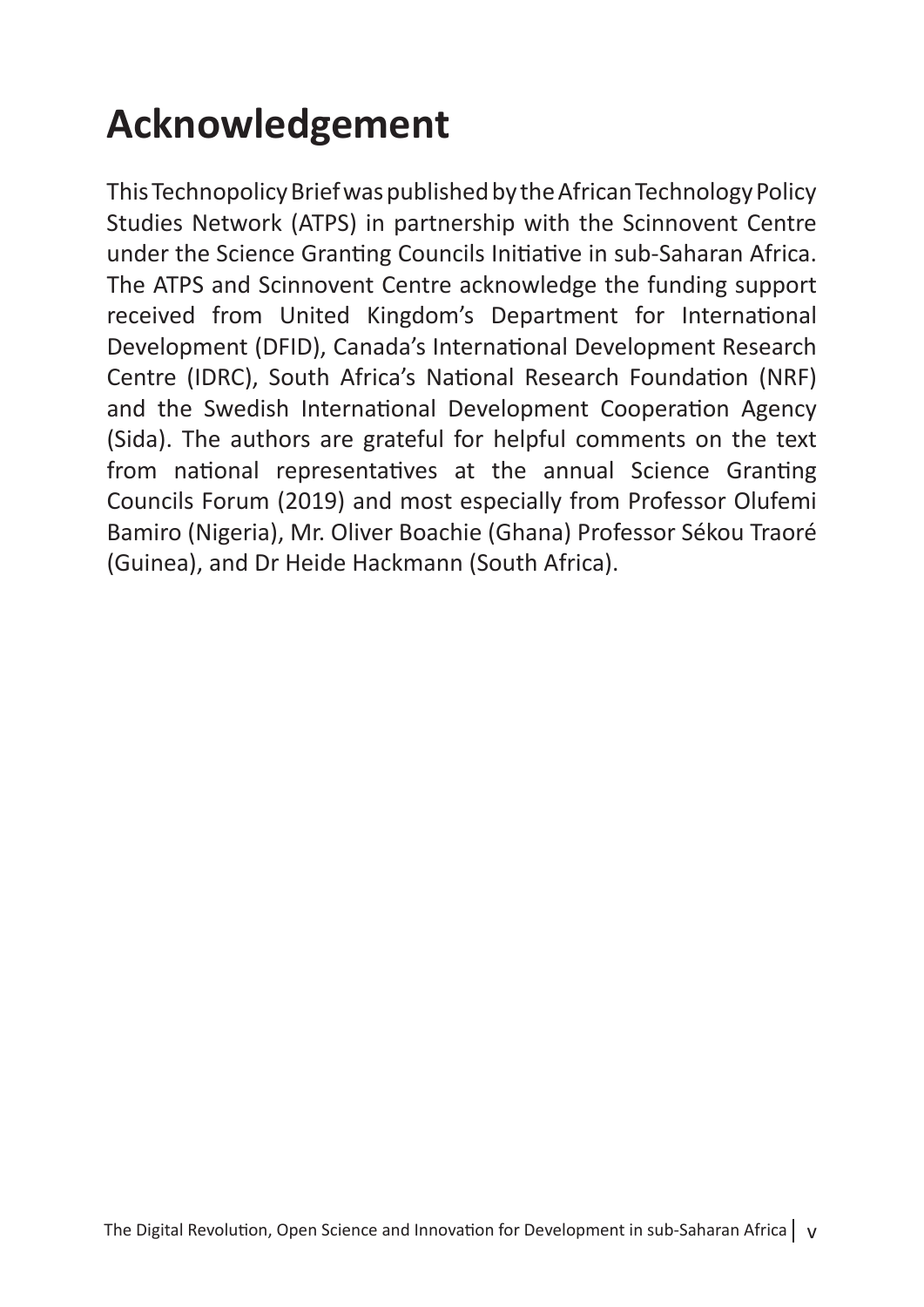## **Key Messages**

- The last two decades have experienced the explosive global growth of powerful digital technologies that have invaded all parts of the human experience, with profound implications for citizens, societies, economies and for science.
- This digital revolution, and the scientific and technological capacities that generate its dynamic, form the bedrock on which the globally pervasive "4 industrial revolution" is built, disrupting pre-existing norms and unleashing an unprecedented new era of innovation.
- Science systems in Africa, as worldwide, must adapt their working practices to these challenges, create knowledge that can be drawn upon by public and private sectors, and develop individuals with the high-level skills and competencies to develop the entrepreneurial agents that all dynamic societies need.
- A major new practice has been development of an international "Open Science" movement, enabled by this new digital world, and well-adapted through an ethos of sharing, to maximising the potential for benefit and as a means of addressing the many pressing global challenges, including those of the SDGs.
- New "digital" practices are also onerous, including provision of IT infrastructure, policies, incentives, methods and standards for data sharing, security against malign interventions, policing of ethical standards, and systems and software needed by highlevel analytic and AI procedures; such that no individual and few organizations or states in Africa could hope to provide them alone.
- A way forward for Africa lies in an approach that has proved efficient at institutional, disciplinary, national, or international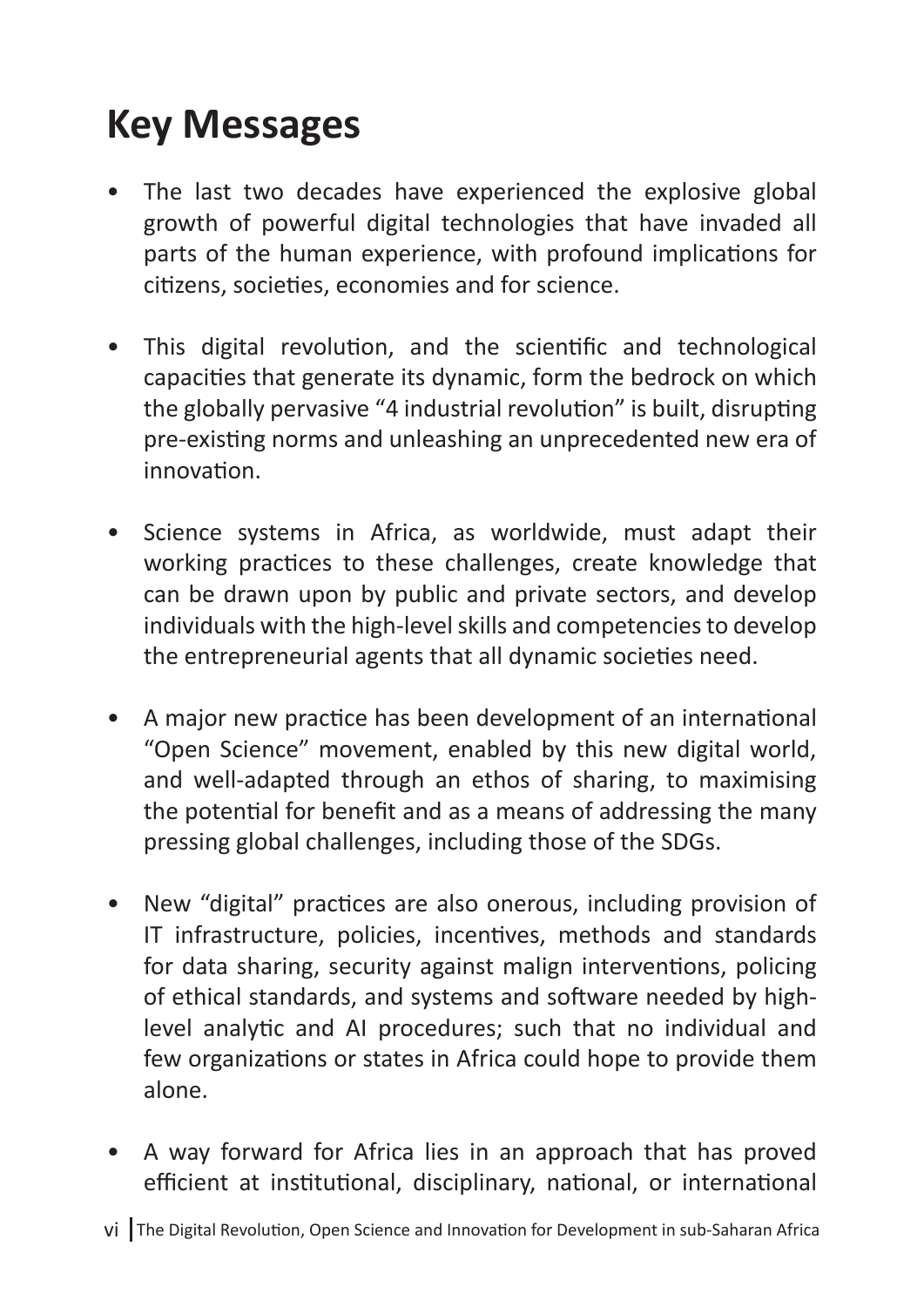levels, in scaling up the effort to develop well-managed, integrated digital services and open, sharing practices, through Open Science platforms or commons that serve a wide community through more or less seamless provision of support and processes for highly creative interactions.

- The Science Granting Councils occupy an intermediary position between governments and the science community, and could act as a powerful and persuasive collective force in developing an African open science area, with a platform or commons at its heart, and potential synergies with the African Continental Free Trade Area (AfCFTA).
- Such an initiative, if seized with boldness and determination, offers  $\bullet$ benefits of greater effectiveness in achievement and efficiencies in operation through the development of joint strategic planning, virtual critical masses, cost efficient procurement, shared infrastructure, shared curricula, and increasing international impact through a powerful common voice.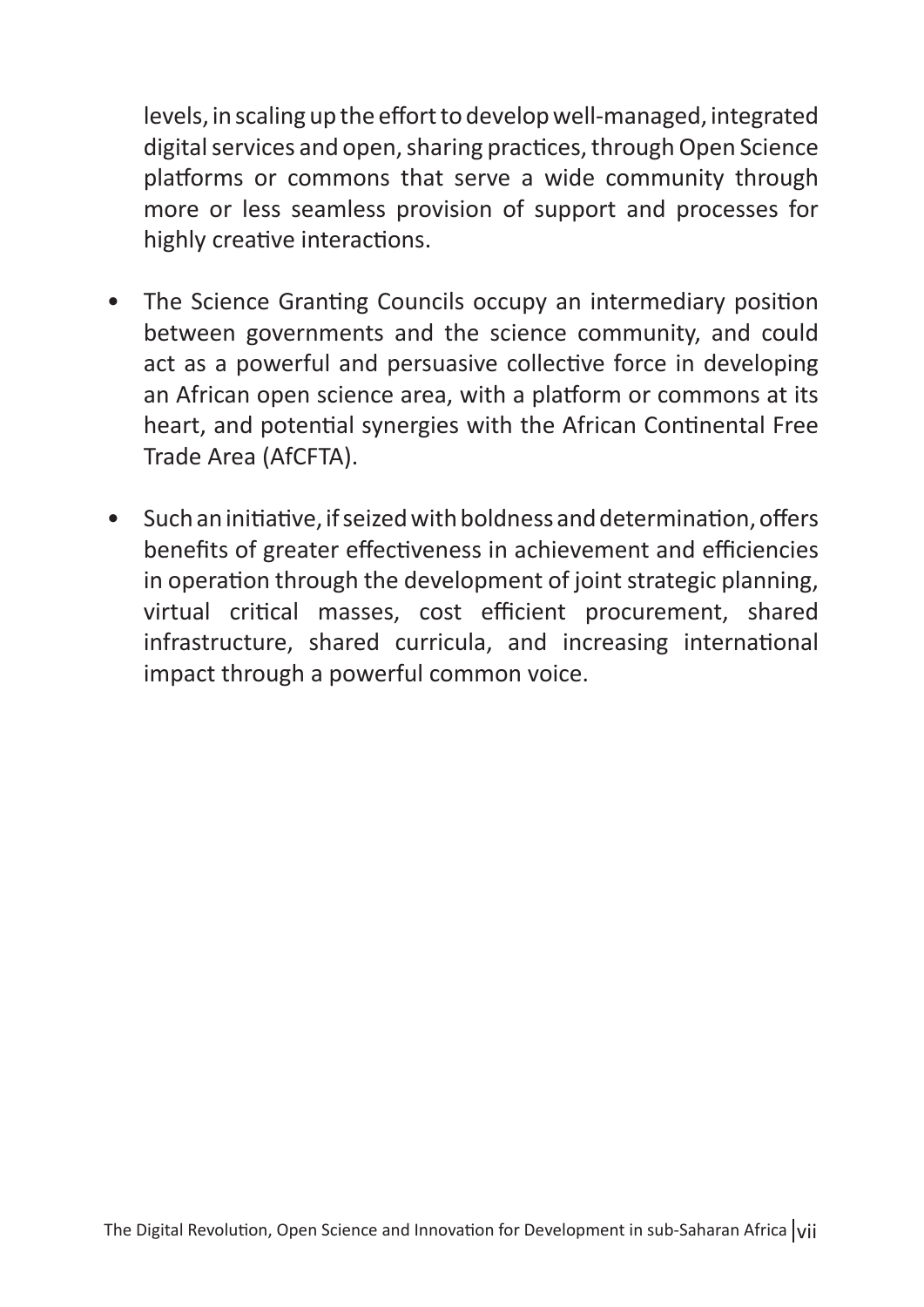viii The Digital Revolution, Open Science and Innovation for Development in sub-Saharan Africa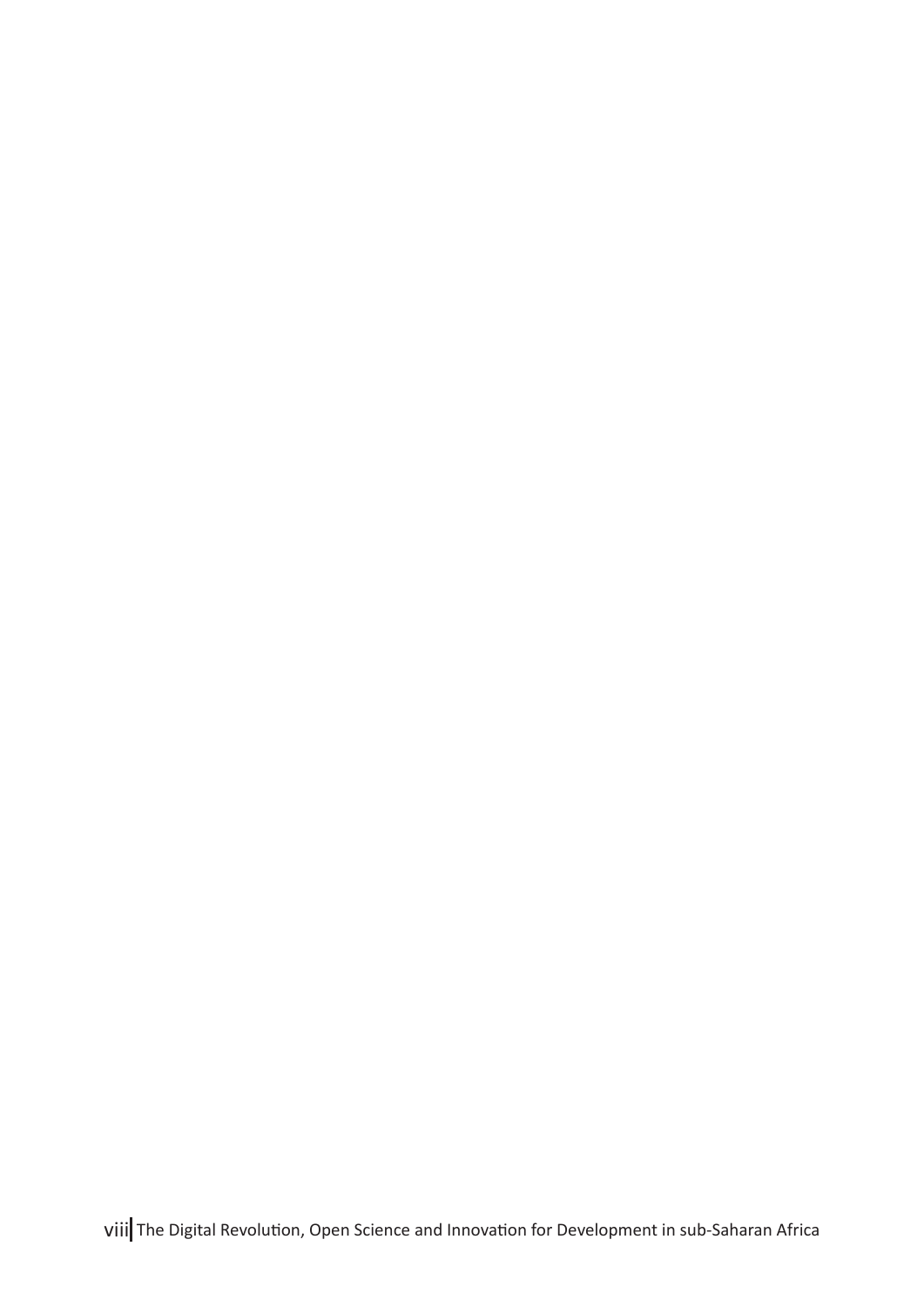#### **Introduction**  $\mathbf 1$  .

The last two decades have experienced an explosive global growth of powerful digital technologies for communication, data acquisition, computation, artificial intelligence and unrestrained information broadcasting. Together they constitute a "digital revolution". It is a revolution of historic significance that has invaded all parts of the human experience, with profound implications for citizens, societies, economies and for science, and which no society can ignore. It is the basis of the so-called 4<sup>th</sup> industrial revolution. A new scientific paradigm, of Open Science, has been enabled by the digital revolution. This Open Science has the potential to efficiently and effectively exploit these revolutions to the benefit of societies and economies. The African Science Granting Councils Initiative has commissioned a report entitled Open Science in Research and Innovation for Development in sub-Saharan Africa to explore this potential for Africa. It sets out: the basis of this revolution and its impacts, why Africa has no alternative but to respond to its challenges, and how it could most productively do so through a major Open Science initiative.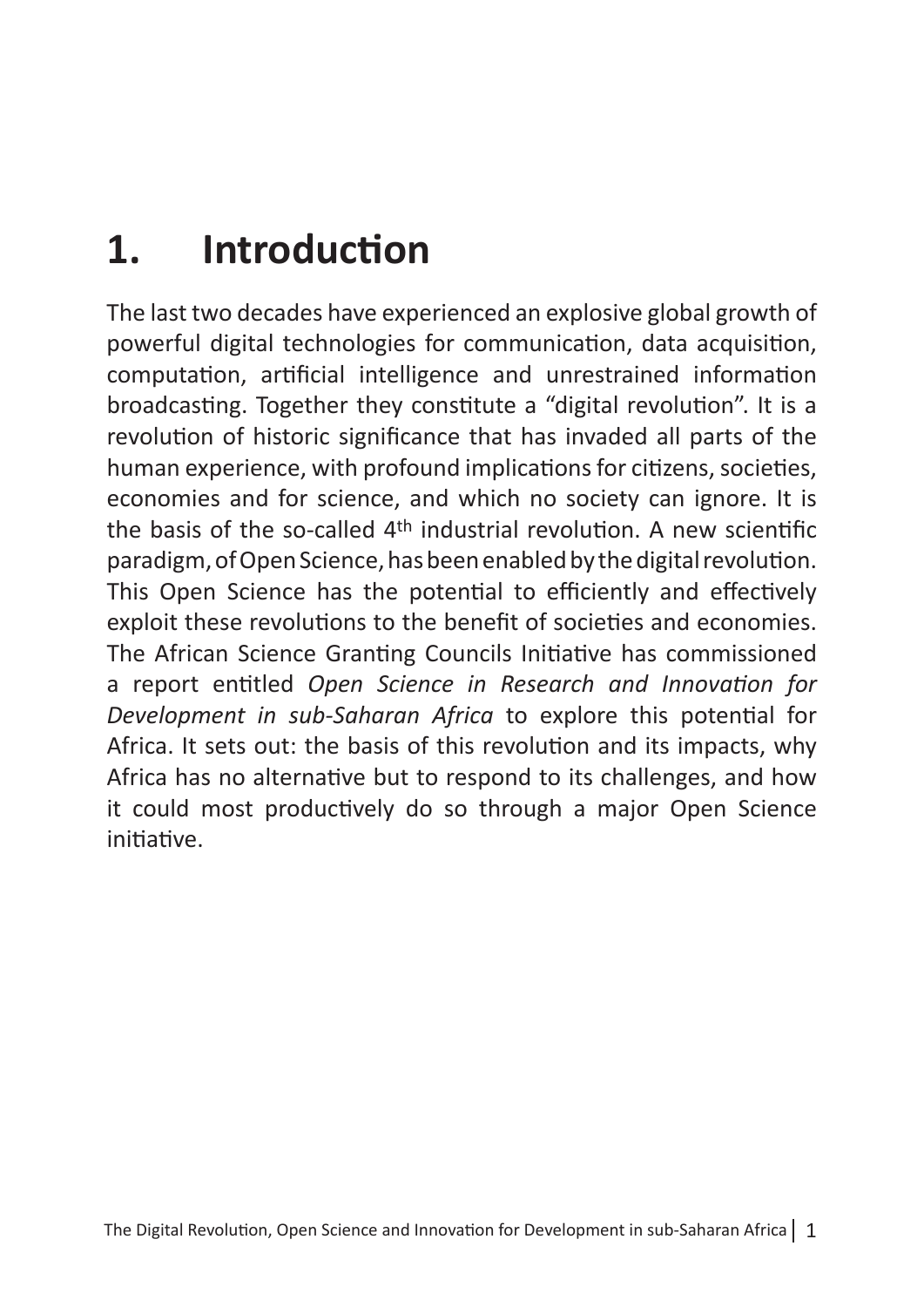## **2.** Context: Knowledge, Innovation **and Human Progress**

New knowledge and its dissemination have always been powerful drivers of human material and social progress. Human history has seen a series of spectacular bursts of innovation with profound economic and social consequences as new knowledge has spread. The development of arable agriculture was able, for the first time, to create an agricultural surplus, thereby spurring population growth and enabling many social innovations. The invention of printing with moveable metallic type reduced the costs of producing text, leading to the spread of literacy and education, and deep efficiencies in trade and governance. The invention of electricity dramatically enhanced energy production and powered an unprecedented range of systems that form the technological bedrock for modern society.

### **2.1 A new knowledge revolution**

We are now in the midst of a further revolution of world historic significance, potentially more powerful and pervasive than all the others because it concerns knowledge itself, not just knowledge of other technologies. The last thirty years has seen the rapid replacement of analogue by digital devices for acquiring, storing, transmitting and manipulating data in ways that dramatically reduce costs and increase flexibility. It has created the unprecedented phenomenon of "big data", the fuel that dramatically enhances the capacities of computers and that releases the potential of artificial intelligence technologies. Although the latter were largely created five decades ago, there were inadequate data to fuel them, so that they produced only trivial results. That has changed decisively.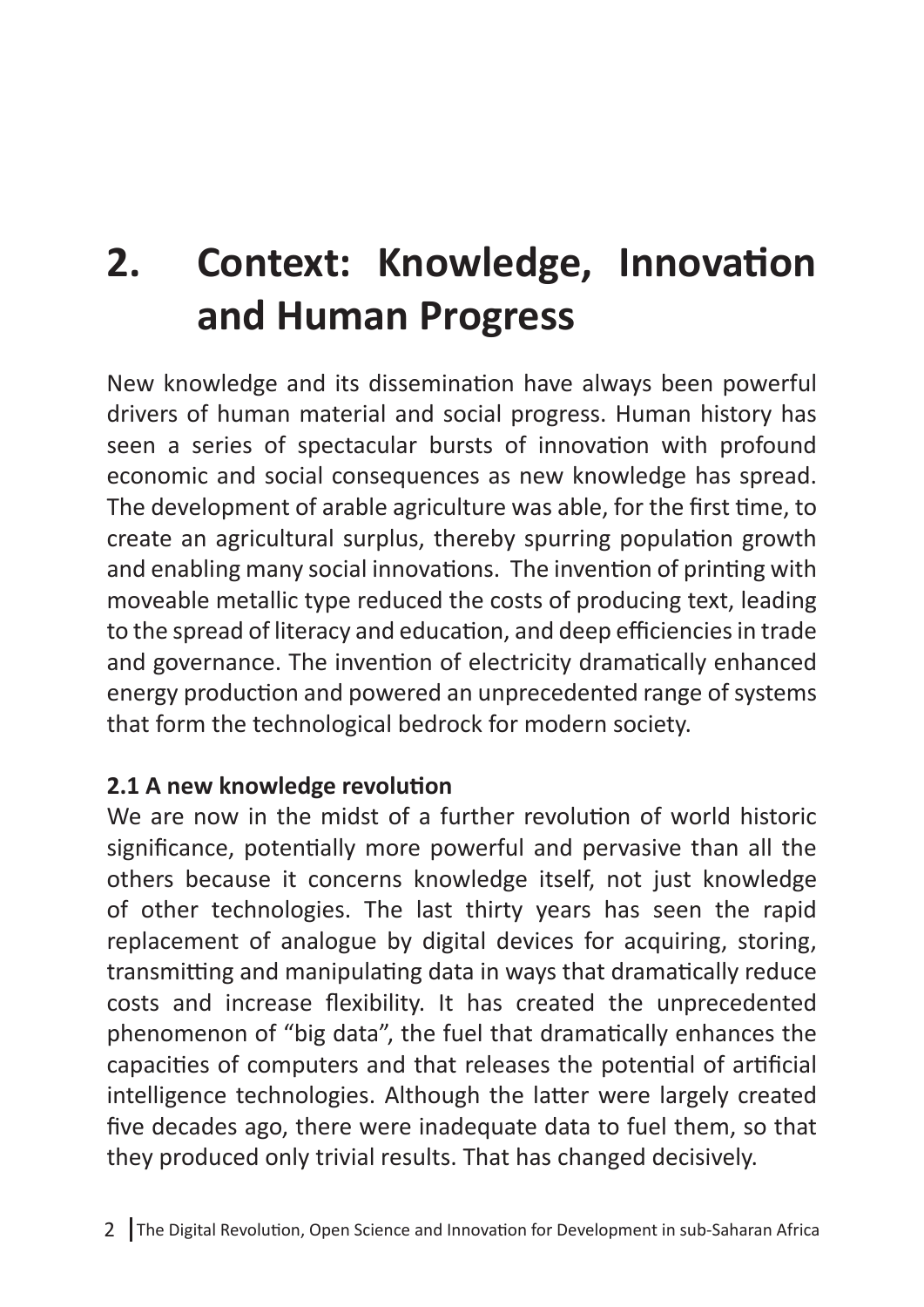### **2.2 The power of digital technologies**

It may appear counter-intuitive, but science has hitherto been concerned with relatively simple phenomena, which have been assumed to have arbitrary boundaries that isolate them from other influences in so-called closed systems. This "reductionist" approach has been, and still is, a powerful one, responsible for many of the great discoveries of science. But the enormous and diverse fluxes of data that are now available to science, to business and to society, permit us to realise the vision of Stephen Hawking, the renowned cosmologist who, in the year 2000, argued that "the next century (the  $21^{st}$ ) will be the century of complexity". Complex systems display what physicists call "emergent properties". It is not possible to predict the behaviour of such systems merely by understanding their individual constituents: the behaviour of the whole is different from the sum of the parts. The dawning science of complexity is the science of the real world, the Sustainable Development Goals (SDGs) and the real universe, of cities, bio-molecular medicine and black holes.

Almost all the major challenges that face humanity and individual states, from infectious disease, to the behaviour and functions of cities, to national and global economies, to global sustainability, are embedded in complex systems. Today's data deluge permits us to characterise and model such complexity using high performance computing and machine learning, a core technology of artificial intelligence.

Computers execute our commands, but learning machines learn like humans, from experience. Their "experiences" are derived from the powerful and diverse fluxes of data that stream through them at high rates, and their learning experience lies, as it does in humans, in the progressive identification of patterns in the data that pass through them. This enables them to identify patterns that have hitherto beyond our capacities to recognise, which is the basis of their value to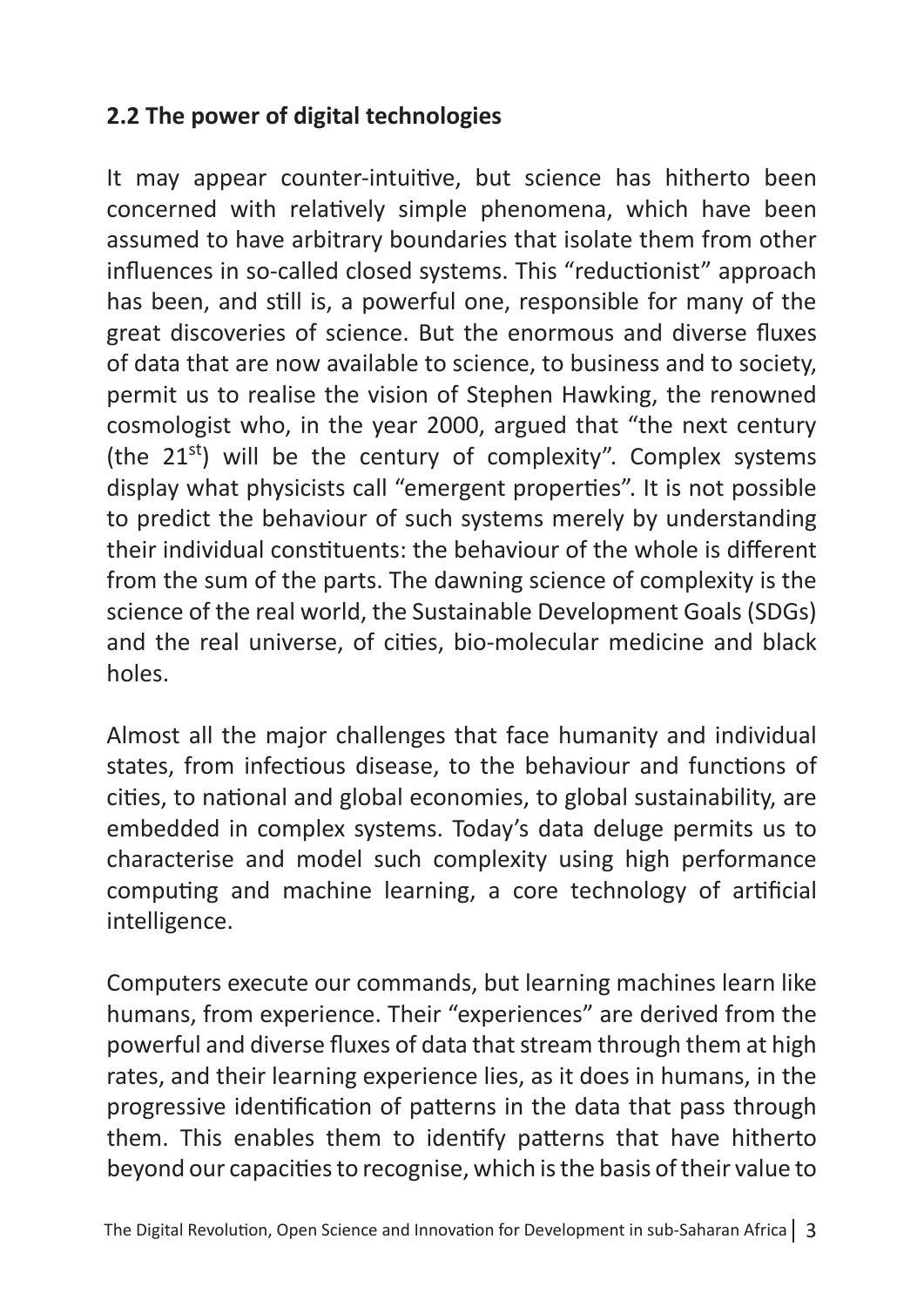science and to society. Is that really so profound? Yes, it is. Almost all the great discoveries of science have been based on initial recognition of patterns in reality, which have spurred the question "why" and the deeper investigations and the discoveries that have followed. Equally, the recognition of patterns in the complexity inherent in business and industrial processes, health systems, governance systems and public affairs are leading to profound increases in efficiency and reductions in cost through the use of machine learning algorithms. Patterns of disease in populations improve targeted provision; transport systems are optimally scheduled; goods are efficiently delivered to markets; energy systems are optimally run to minimise costs and reduce power outages; and government services can be most efficiently matched to human needs.

### **2.3 The 4<sup>th</sup> industrial revolution and its consequences**

These digital knowledge technologies are the power underlying the so-called 4th industrial revolution, because of their applicability to most human, societal and economic purposes. They constitute a "general purpose" technology, one of only four in human history, that continually transforms itself, progressively penetrating new domains, boosting productivity across all sectors and industries because of its cost effectiveness (Fig.1). It is globally pervasive, disrupting pre-existing norms and unleashing an unprecedented new era of innovation that has profound implications, for science, for industry and economies, but also for society and for policy at all levels of governance. Machine learning is unlocking value across every industry. PricewaterhouseCoopers expect it to be responsible for \$15.7 trillion of global GDP by 2030 – more than the current GDP output of China and India combined. By 2035, Accenture estimates that it will increase productivity and profitability by 40% and 38% respectively. Whether and how these technologies are embraced and how underlying capacities and skills are developed will determine which side of the disruption equation states and societies will lie.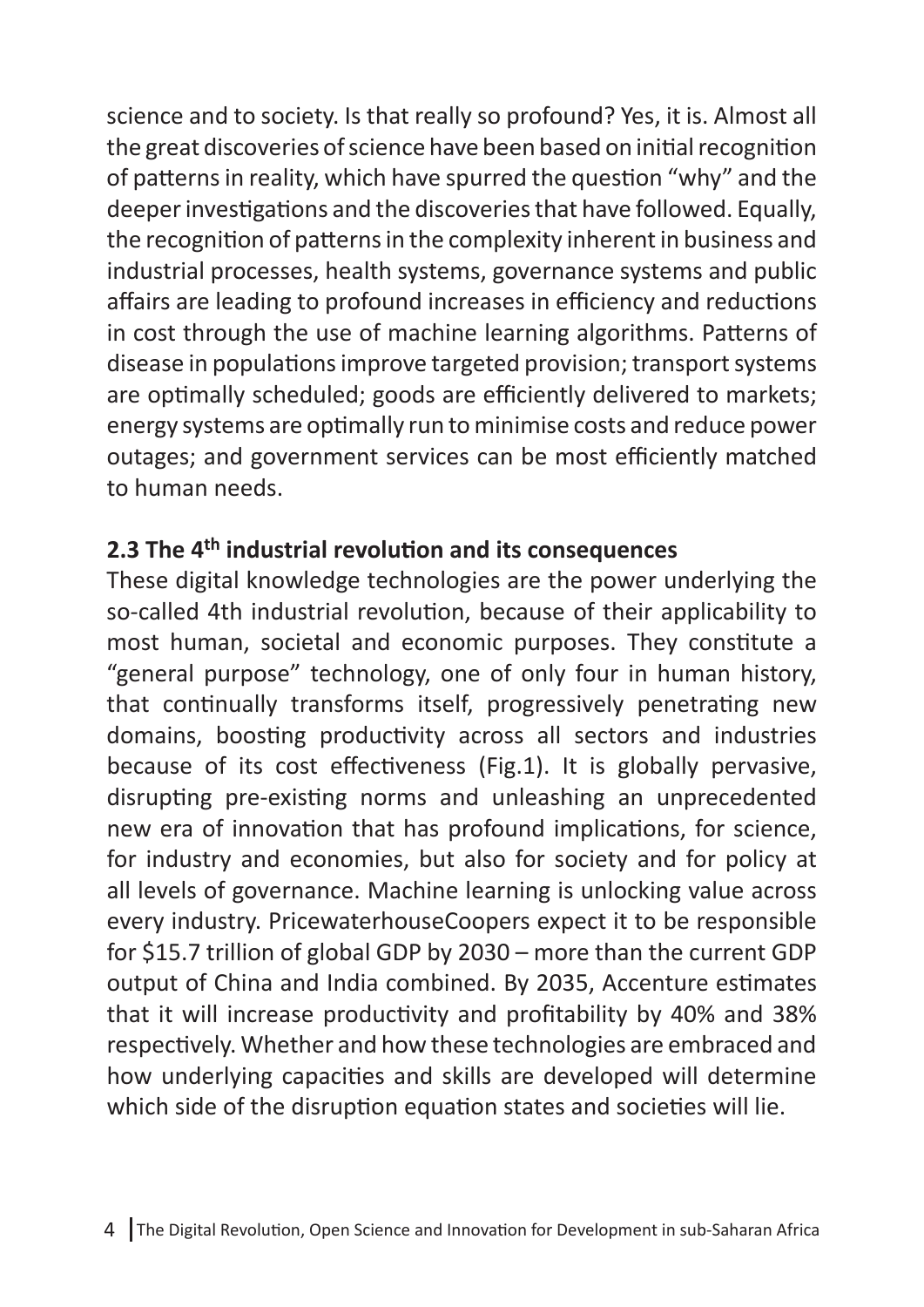

*Fig. 1: Changing economies, societies and lives: the impacts of the digital revolution.* 

All new technologies generate not only new benefits but also new dangers. The invention of the aeroplane also, in effect, generated plane crashes, the invention of the ship, shipwrecks. The dark side of the digital revolution lies in cyber-fraud, a massively growing industry, cyber-warfare, including attacks on national infrastructure, cyber-espionage, including attacks on the integrity of databases, and cyber-lies that undermine civic consensus and electoral integrity. It is a responsibility of governments not only to stimulate the use and effectiveness of this new technology to create social and economic benefit, but also to mitigate its risks.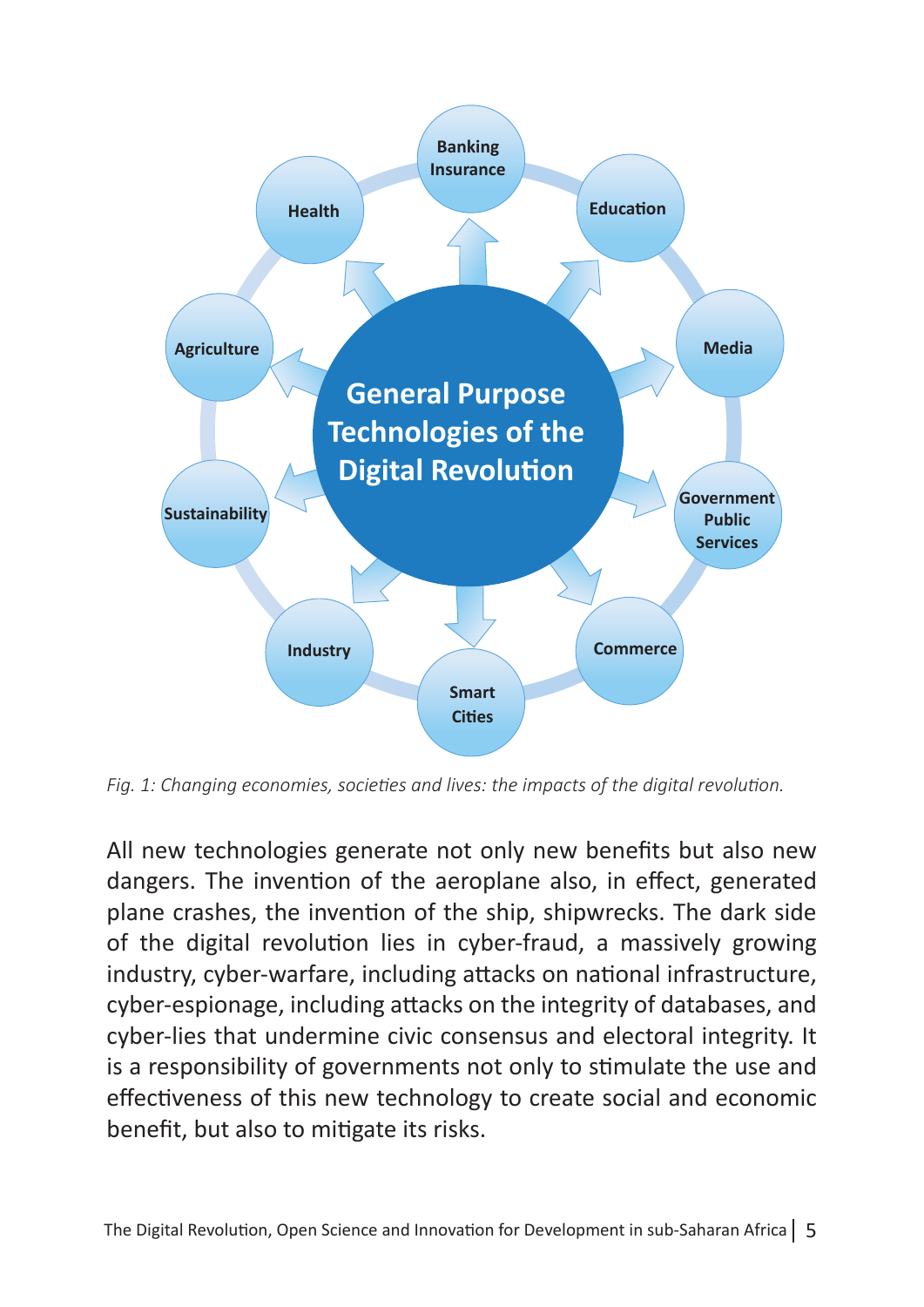## **3. Key Report Findings: Challenges and Opportunities for Africa**

Reaping the economic and social benefits and avoiding or mitigating the harms of the digital revolution depend fundamentally on the capacity of national science systems to promote research that exploits the cutting edge of fast-developing technologies and their applications. There is a two-fold purpose:

- to create knowledge that can be drawn upon by public and private sectors;
- and to develop individuals with the high-level skills and competencies required by these sectors to become the entrepreneurial agents that all dynamic societies need.

A country that fails to develop these capacities will inevitably become dependent upon skills bought in from elsewhere as a passive and illinformed consumer of expensive digital services, lacking the creativity to thrive in a fast-changing world. Could such developments be left to the private sector? No. Such roles are invariably developed by the public sector in creating "public goods" that are available to any innovative individual or group to exploit in competitive enterprises. Private sector investment at this basic level encloses knowledge behind a pay-wall, deepens and entrenches monopoly power, and deprives society or government of the skills to act as an intelligent customer, to their great financial and social disadvantage.

### **3.1 What knowledge, infrastructures and skills does Africa need to develop?**

To engage effectively with this revolution and to benefit from it depends on developing and adapting the infrastructures and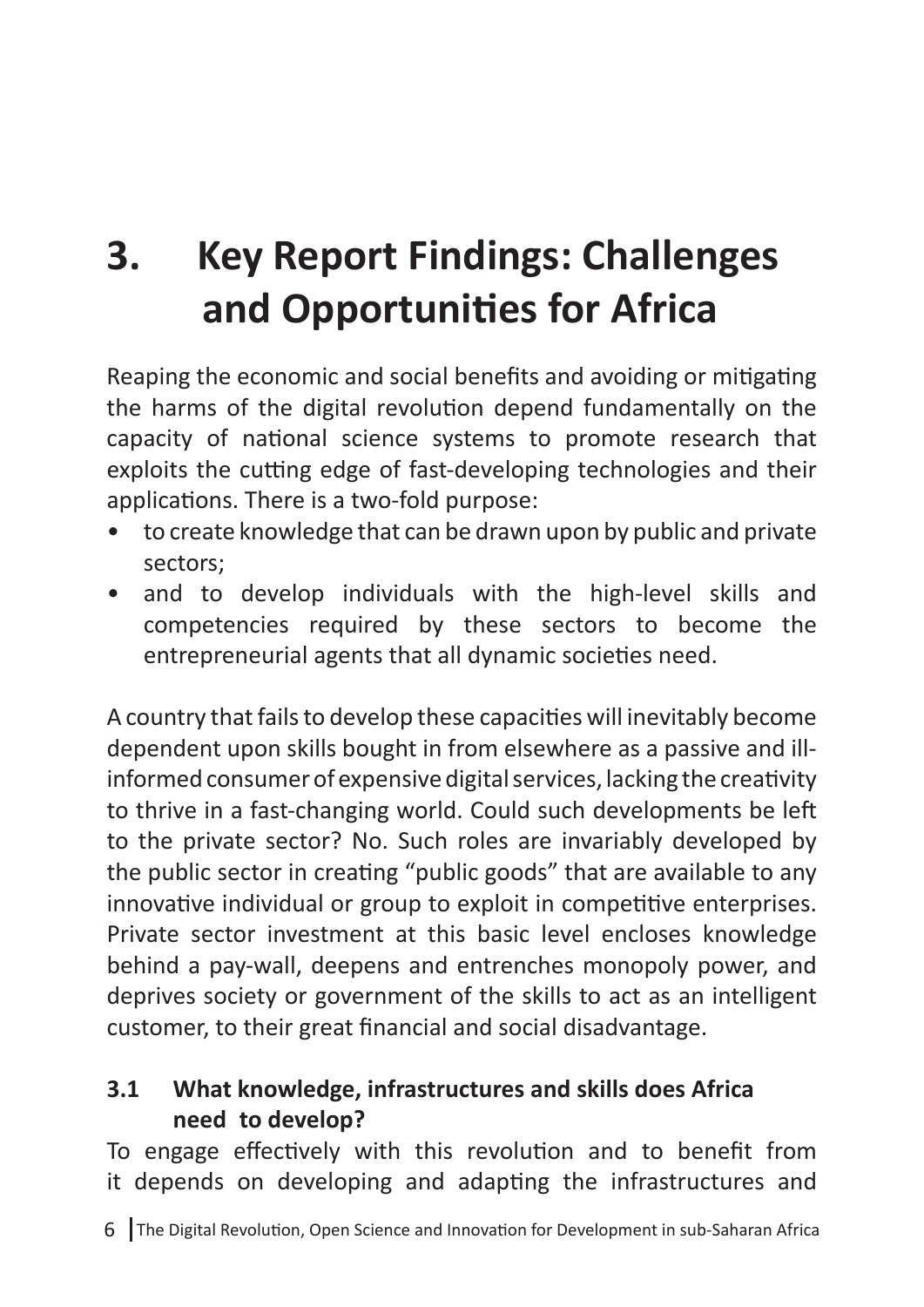competences of national science systems. Just as science systems worldwide are struggling to adapt to this new paradigm, so must Africa, but in its own way. The revolution offers great possibilities for Africa, which, if seized with boldness and imagination, have the potential to support scientific, economic and social dynamism that can help advance the energies and potentials of the continent. Africa should move on from a world in which maintaining exclusive access to data that individuals and groups have created has been a key to scientific discovery and its application, to one where data access is the priority. One can either hoard little or access a lot. The former is an island  $-$  the latter is an ocean.

The report for the African Science Granting Councils Initiative (SGCI), Open Science in Research and Innovation for Development in sub-Saharan Africa describes in detail the policies, approaches, infrastructures and capacities required to address the challenges now facing Africa as a whole. In summary they are:

- a) to adopt common polices for access and use of data;
- b) to create data repositories, as well as research data management and software services, to enable scientists and other stakeholders to utilise modern data resources in innovative and creative ways;
- c) to improve the infrastructure and communication networks, together with high performance computing centres and cloud computing capacities that enable stakeholders to undertake state of the art data analyses;
- d) to improve the circulation of scientific knowledge through open access publishing that serves Africa's needs, best done by working in collaboration with the international scientific community, for which the current dysfunctional model of scientific publishing is a major concern;
- e) to create programmes of research on major issues of specific relevance for Africa that will drive the use of these infrastructures and stimulate scientists and other stakeholders to create economic and societal benefits:
- f) to create state-of-the-art capacity in artificial intelligence,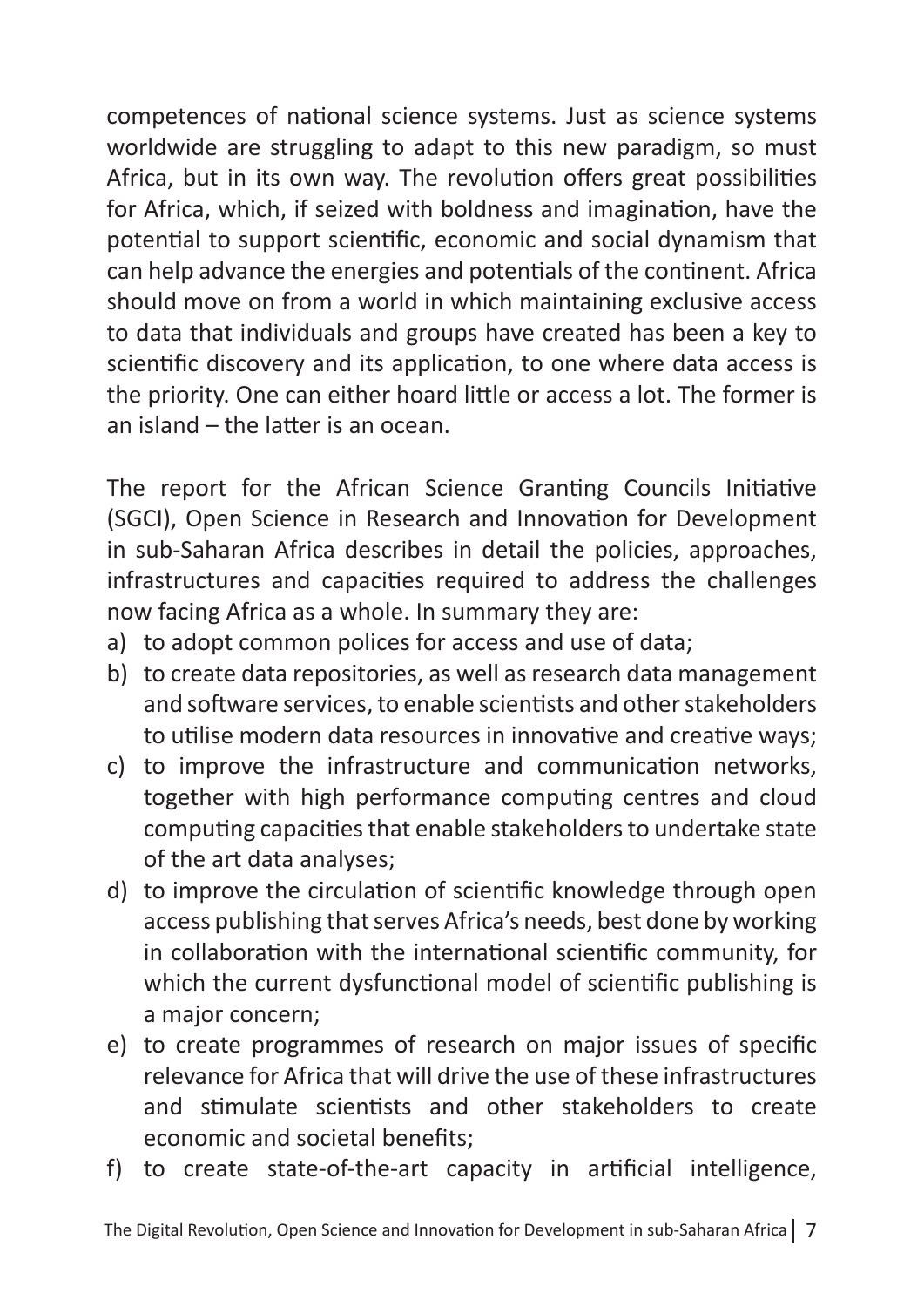particularly in machine learning, in ways that are able to inspire and support data-intensive science and innovation;

g) to develop the individual skills and competencies required to progress data-intensive science and to realise its potential for socio-economic benefit.

#### $3.2$ Open Science as an effective and efficient framework for development

The opportunities offered by the digital revolution for science and its application to economies and societies have stimulated a major international movement for "Open Science", which the SGCI report characterises as "open data", "open access publishing" and "open to society". The value of such an open science for Africa is based on two fundamental premises:

- The efficiency of science in exploiting this new world of data depends upon the ability to move beyond a world in which scientists only have access to the data that they have created, to one of sharing in which they have access to the diverse data series needed to address complexity, and where access to scientific publication for both producers and users is affordable and easy.
- The openness of the World Wide Web and the development of the social media that it has enabled have created a new social dynamic that has undermined the authority of the traditional media that have been the "gatekeepers" of authorised wisdom, disrupted the prevailing pathways through which scientific knowledge permeates into society, and undermined trust in scientific institutions. In a world that needs science more than ever, an open science is needed that engages with society, with business, policymakers, governments, communities and citizens as knowledge partners in ways that increase both effectiveness and socio-political legitimacy.

Responding to these imperatives imposes considerable pressure for change on both scientists and national science systems. Managing, curating and using large and diverse data volumes, developing the incentives, methods and standards for data sharing, maintaining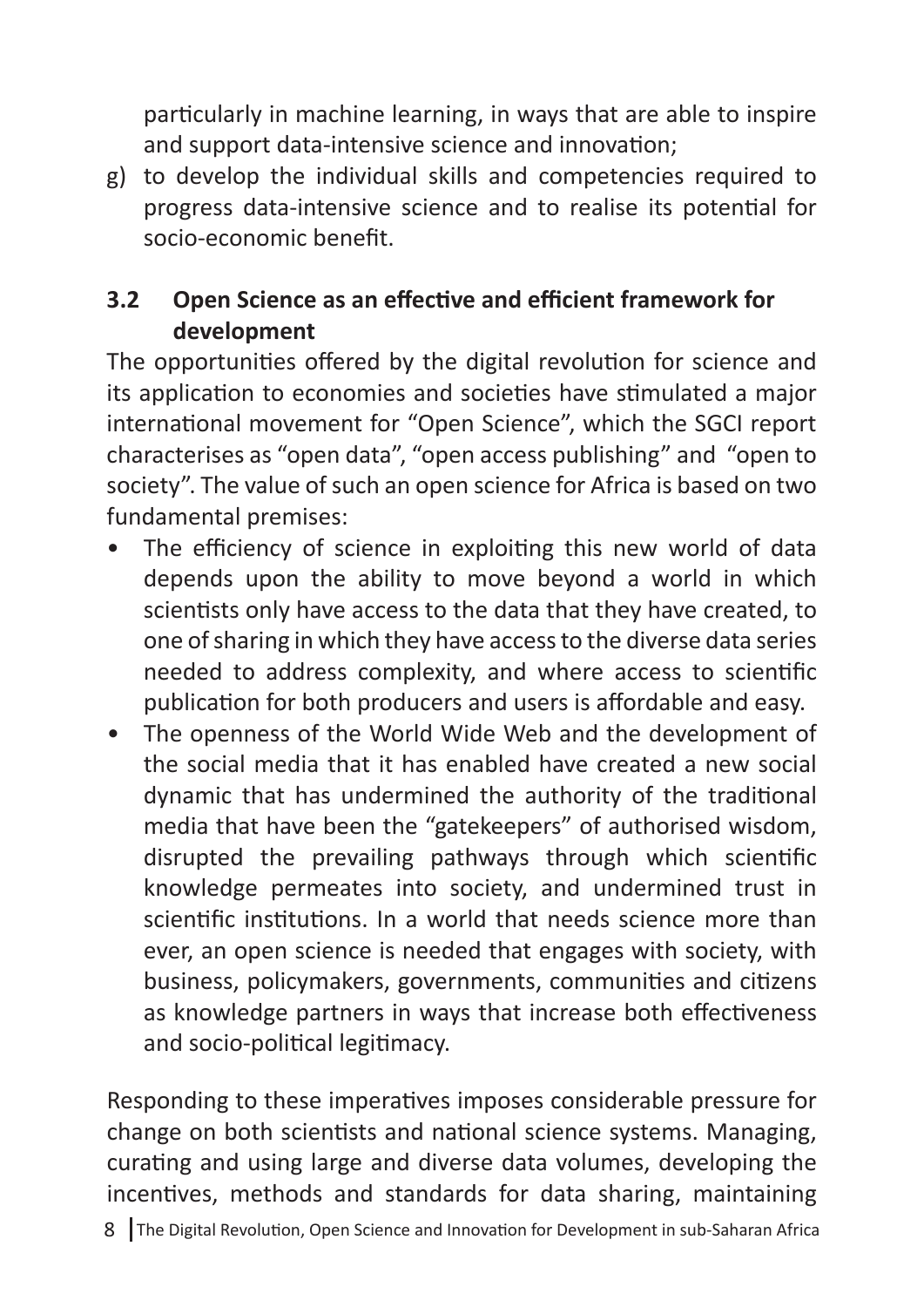security against malign interventions, ensuring the preservation of ethical standards, developing the systems and software to undertake all these tasks and keeping abreast of the rapidly evolving state of the art in data science has the potential to absorb so much of scientists' efforts that they are either deterred from data-intensive science or unable to find time for research itself.

It has proved far more efficient at institutional, disciplinary, national, or international levels to scale up the effort and develop wellmanaged services in the form of open science platforms or commons that serve a wide community. These recognize that the individual functions described above are inter-related, all parts of a system of functions, rather than standing alone. Initiatives to create open science or open data platforms or commons are designed to provide a more or less seamless provision of support, from IT infrastructure to high-level analytic and AI procedures, and in many cases, support for data-intensive scientific programmes on specific thematic priorities. They free domain scientists to concentrate on their scientific priorities rather than acting as amateur data technologists. Such an approach has been developing in Africa in human heredity and health<sup>1</sup> and as a general approach across the sciences<sup>2</sup>.

### **3.3 Building Africa's science capacity through an Open Science area**

By international standards, sub-Saharan Africa's investment in science is low as a proportion of GDP (<1%), compounded by its low GDP in relation to a population of 1.216 billion. It is therefore not surprising that its contribution to global research output is less than 1%, although having 16.27% of global population. As a consequence, sub-Saharan countries consume research outputs from outside the continent and contribute very little from their own resources,

<sup>&</sup>lt;sup>1</sup> H3ABionet H3ABioNet is a "hub and nodes" platform that is developing and rolling out a coordinated bioinformatics *research infrastructure, tightly coupled to sophisticated pan-African bioinformatics training.* 

*<sup>2</sup> The African Open Science Plaƞ orm (AOSP) has the mission of puƫ ng African scienƟ sts at the cuƫ ng edge of contemporary, data-intensive science, based on a federated infrastructure and on servicing scientists and other societal actors with modern data resources to maximise scienƟfi c, social and economic benefi t.*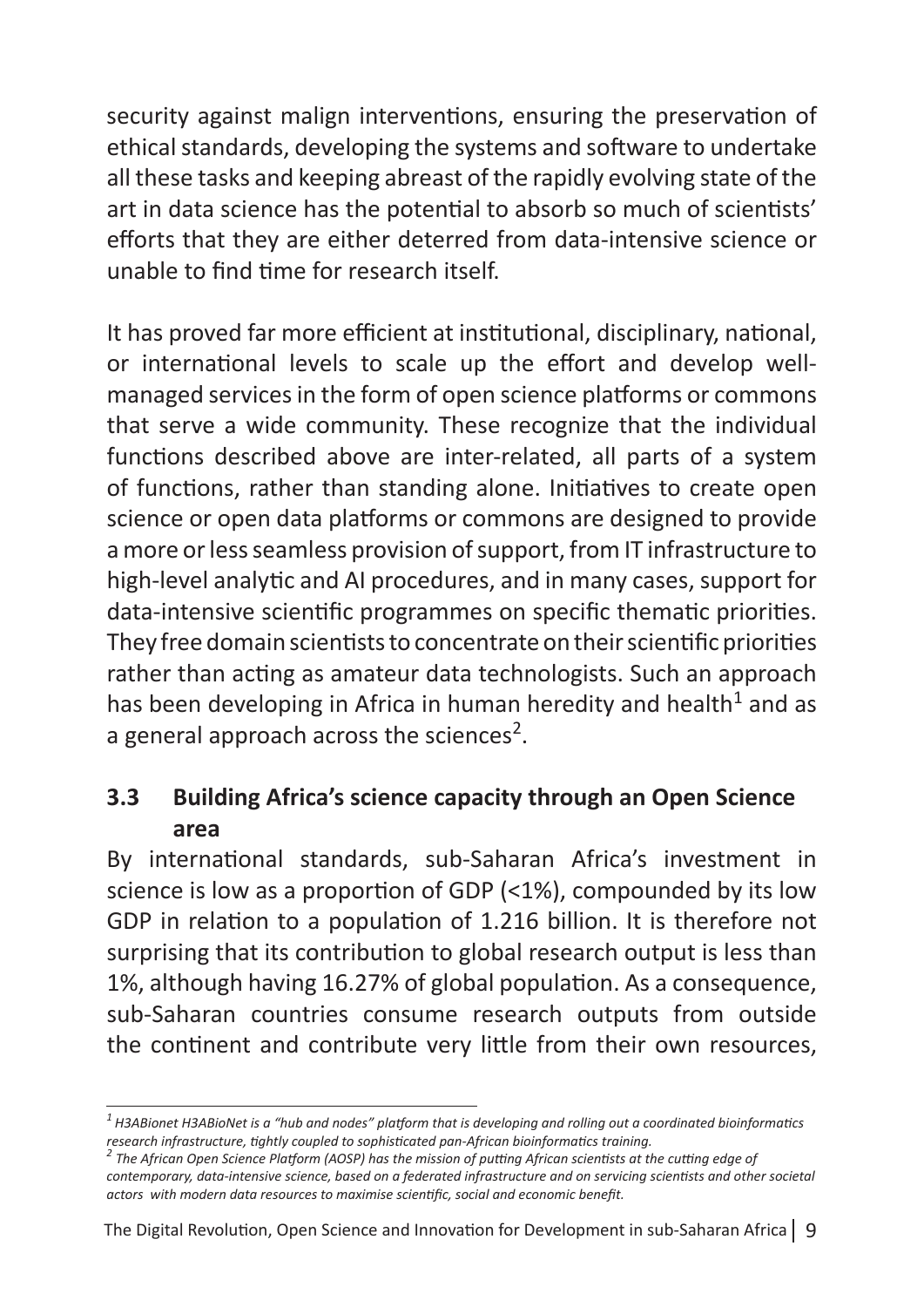depending heavily on international funding, collaboration and visiting academics for their research output. The science effort is already in the unhealthy state referred to in section 3.

The African Union's 2017 report on Science Technology and Innovation 2024 (STISA2024)<sup>3</sup> identified a series of major priorities for research, but also drew attention to two major structural deficits within African science:

- the paucity of intra-African collaborations;
- the scarcity of critical masses of researchers in key areas of research.

As examples from mature, efficiently-functioning research systems show, these are crucial features, which undermine the capacity to address the priority research targets in STISA2024 and those of the SDGs.

Building on the growing open science movement in Africa could, if developed with boldness and imagination, begin to grapple with these fundamental problems and set Africa on a trajectory that would augur well for its development and long-term economic and social prosperity.

An open science commons or platform could be a powerful means of realising the potential of the digital revolution for Africa through the mechanisms described in 3.2. Rather than these being created at a national level, it would be more efficient by far to create, through collective action between member states, a federated African open science area with a platform or commons at its heart. Such a collective strategy is the one most likely to deliver individual national benefits and, in the near term, to mobilise the resources necessary to implement the operational policies, infrastructures and practices that are needed for a powerful open science capacity:

I. Access to state-of-the-art computation and communication systems, with major distributed nodes of capability to serve a growing network.

*<sup>3</sup> hƩ p://www.nepad.org/news/sƟ sa-2024-guide-africa-exploit-its-opportuniƟ es*

 $10$  The Digital Revolution, Open Science and Innovation for Development in sub-Saharan Africa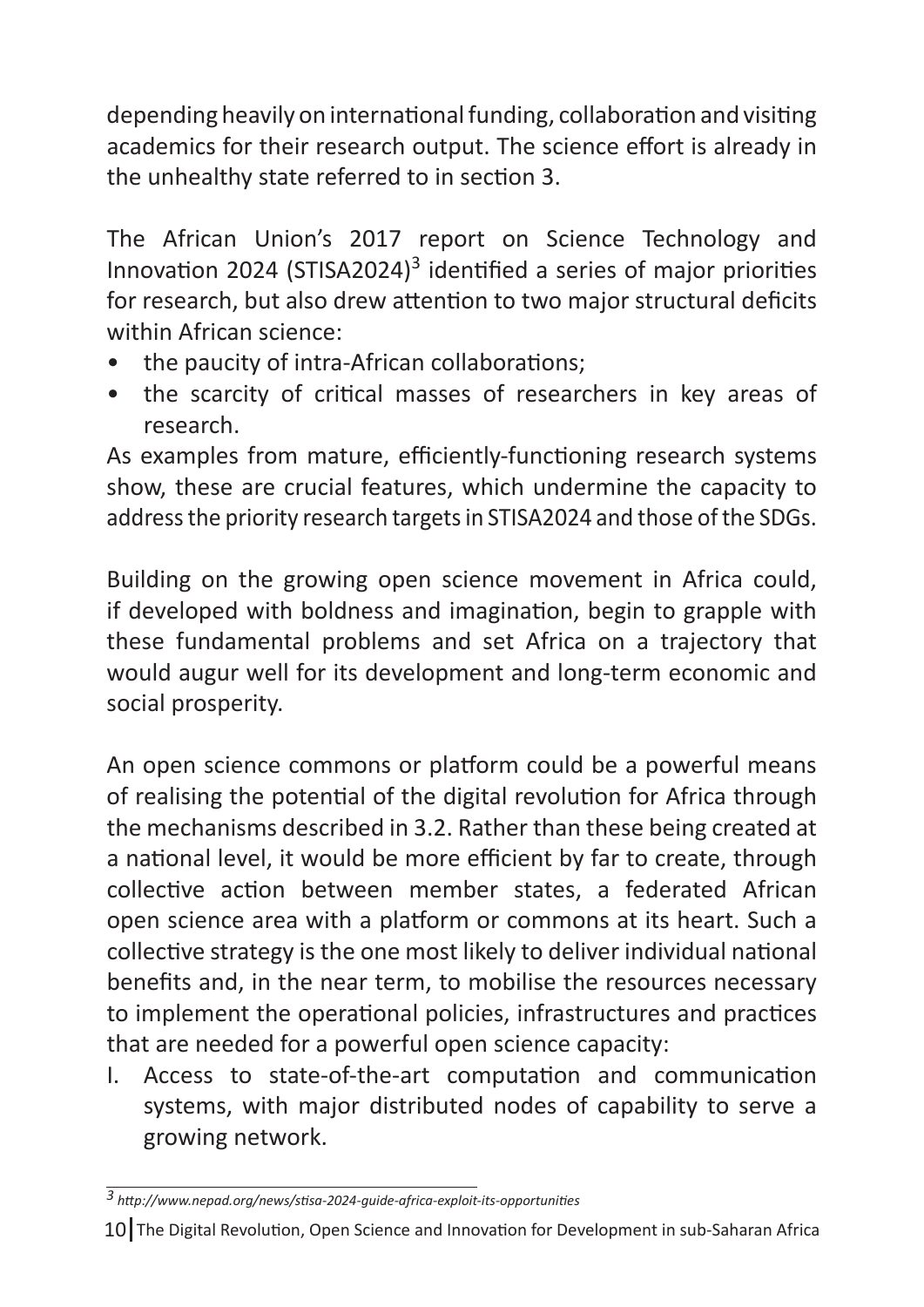- II. Grand challenge, data-intensive, research programmes on major issues for Africa, to stimulate take-up of data intensive capacities, and to create virtual critical masses and enhanced intra-African collaboration.
- III. Major database centres that serve the above objectives.
- IV. An internationally competitive artificial intelligence/machine learning capacity to inspire and serve the open science community.
- V. Up-to-date curricula and concerted programmes of capacity building to ensure an efficient pipeline of the skills needed in science, in the public and private sectors, in education and for citizens.

Not only could this deliver the priorities outlined in points 3.1ag, but it could also resolve the structural weaknesses identified in STISA2024, whilst adding to the overall strength, dynamism and utility of the African science effort through:

- a) joint strategic planning to achieve the priorities of 3.1a-g;
- b) developing virtual critical masses;
- c) enhancing intra-African collaboration through major programmes directed towards African priorities;
- d) efficiencies in procurement;
- e) efficiencies of scale through shared infrastructural provision and database services;
- f) federating existing capacities as a basis for a powerful network;
- g) strategic capacity building with shared curricula;
- h) partner of choice in international consortia;
- i) increasing international impact through a powerful common voice.

A question that should be considered is whether the launch in September 2019 of the African Continental Free Trade Area (AfCFTA) could be a springboard for an African open science area, possible based on the developing African Open Science Platform. Following hard on the heels of the AfCFTA, such a move would be a major statement of intent from Africa about a confident and creative scientific future. As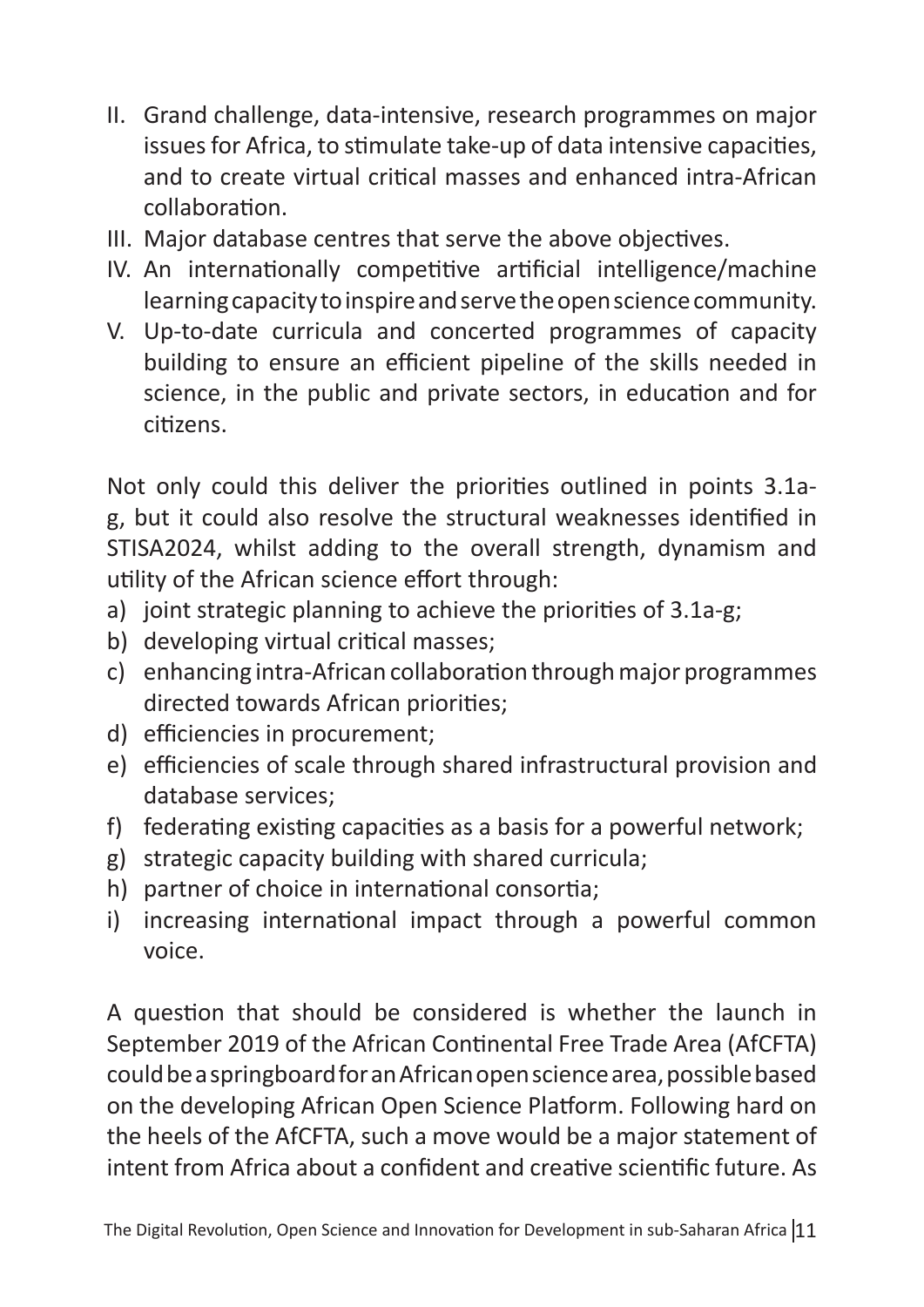the European experience has shown, free trade and the mobility of ideas and people it stimulates are precisely the qualities that science thrives on and contributes to. It is a duo that could be a powerful source of economic, social and cultural dynamism.

Multi-national open science platforms that are now operational demonstrate the productivity of a hub-and-nodes model that could efficiently serve African needs. The hub acts as a coordinating body to service overall management. The nodes are specialised centres, contributing in an agreed way to the delivery of platform competences and representing regional or national priorities in the overall strategy and functioning of the platform.

### 3.4 Delivering national benefits

National investments in science systems designed to derive benefits from the digital revolution, be they cultural, social or economic, depend on the effectiveness of the system and the efficient placing of the investment needed to deliver them. Effectiveness depends on the creativity of the system in producing new knowledge, and doing so in ways that bring benefit to society, including development of the human capacities and the dissemination of innovative knowledge into the public and private spheres. Efficiency relates to the productivity of national investment in realising those benefits at optimal opportunity cost. The combination of high effectiveness and high efficiency are persuasive reasons for a government to invest in digital capabilities through the open science route.

In seeking maximal exploitation of the digital revolution, wellfunded national science systems tend to fund large numbers of diverse initiatives Ain the expectation that competition will be an important creative force, though with core state funding of expensive infrastructure. This is a model that depends upon high levels of investment that African states are generally unable to mobilise. For Africa, national effectiveness and efficiency are most likely to be delivered through cooperation, by creating a multi-national platform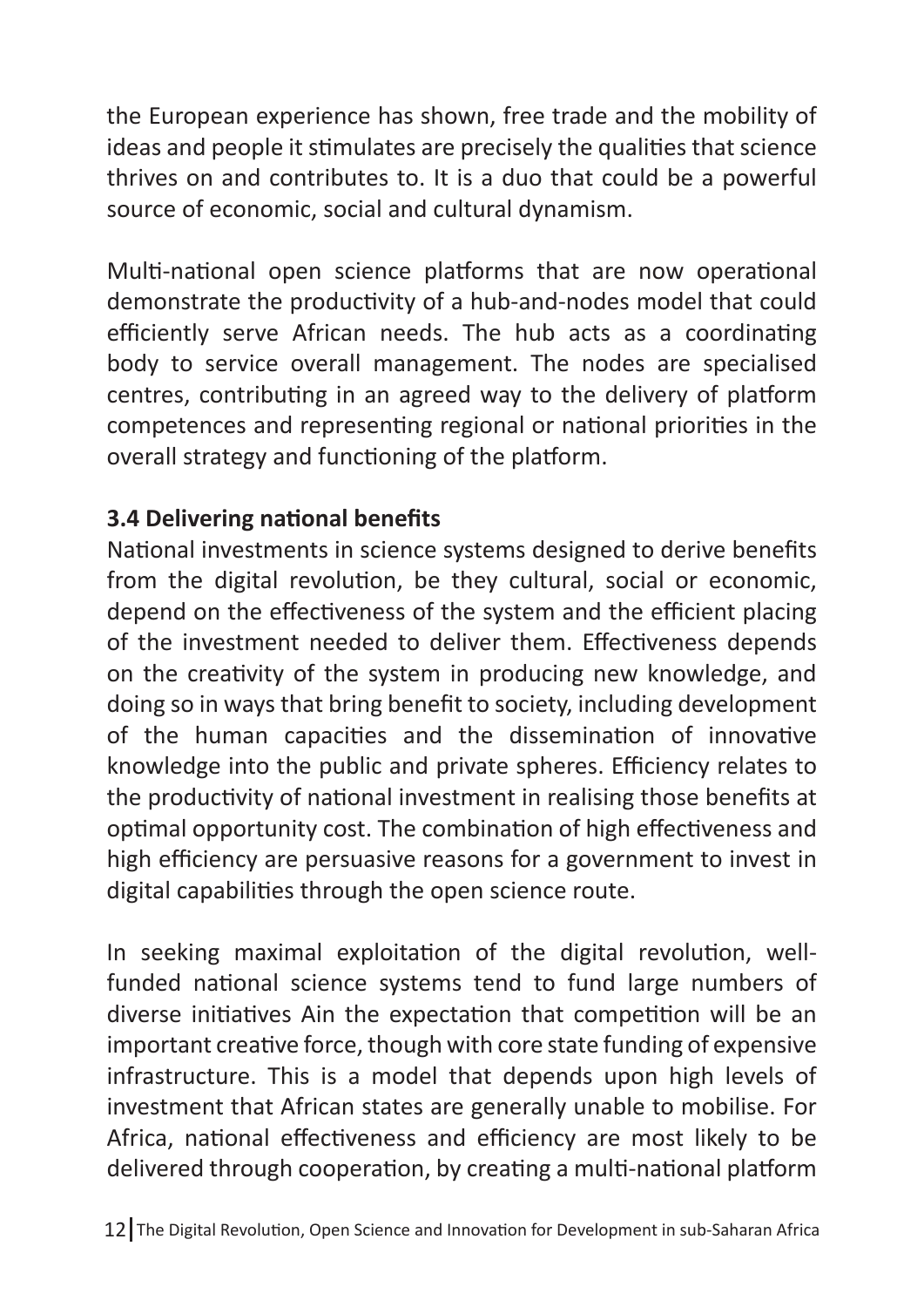as described in section 3.3. Its potential national benefits are:

- *Effectiveness.* A well-organised platform as the core of a major African initiative would permit the key structural issues in STISA2014 to be addressed through the creation of virtual critical masses (3.3b) and enhanced intra-African collaboration (3.3c). Shared IT and data-science infrastructure enable this, and major collaborative programmes of data intensive science for African priorities generate direction and power (3.3a). National benefits are created through involvement in a dynamic scientific community, whilst a stronger African voice creates the potential for greater global engagement as an equal partner (3.3g,h). Collaboration in such an environment enhances the potential to create and deliver cutting-edge, nationally focussed, learning curricula in vital public and private sector application domains. It enables the potential for deeper engagement with society and with citizens.
- *Efficiency.* A collaborative initiative offers cost-efficient economies of scale to national science through joint procurement (3.3d), cost sharing for expensive infrastructure (3.3e), federation of existing capacities (3.3f - NRENS, HPC, Cloud facilities), shared database service provision (3.3e), and strategic approaches to international funders.

Such an effective and efficient system with developed pathways to societal stakeholders and the ability to respond to national and regional priorities is likely to be seen as an essential and productive investment in the future, thereby justifying higher levels of funding than currently allocated.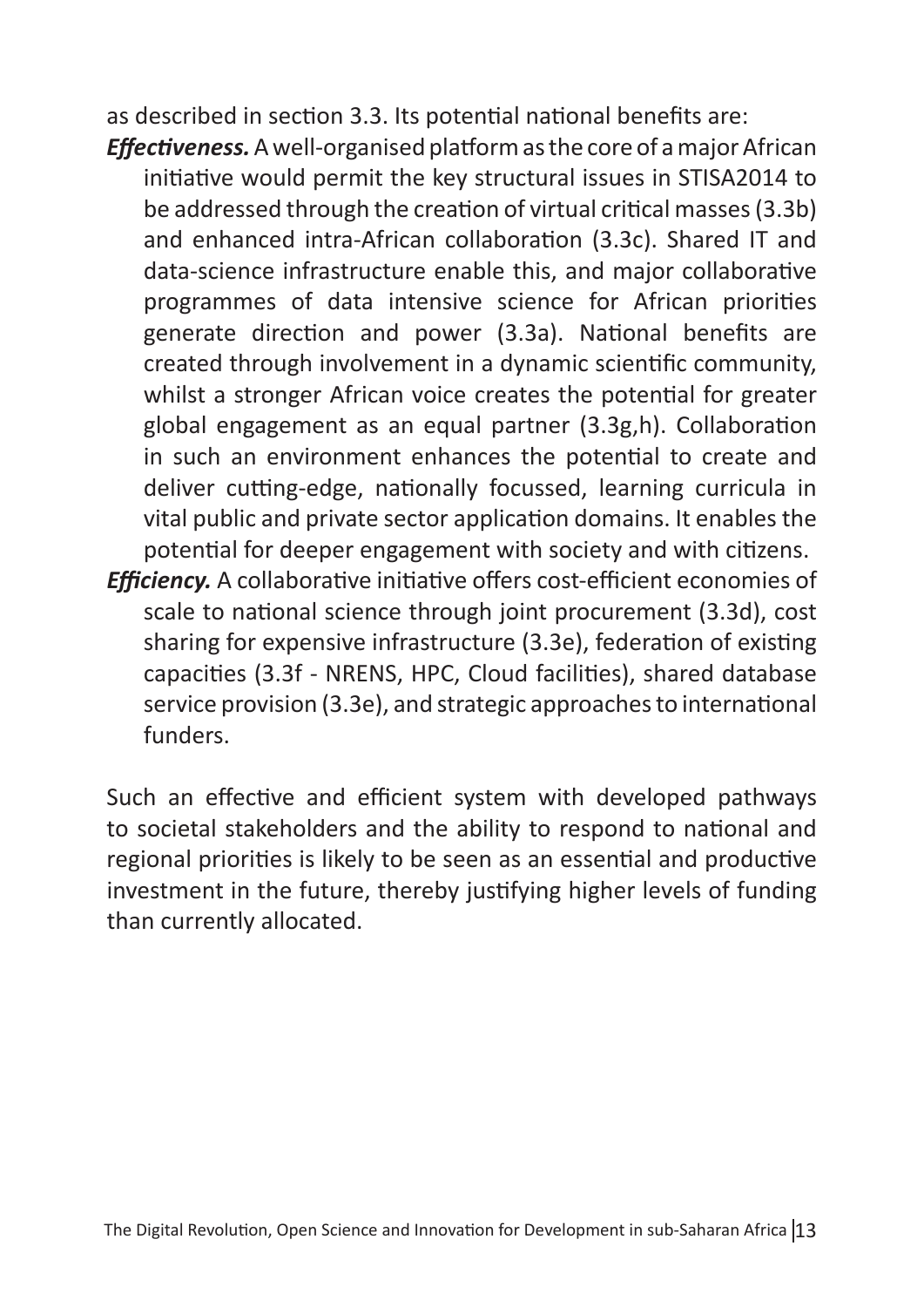## **4. RecommendaƟ ons to the Science Granting Councils and Governments**

The Science Granting Councils have a unique, intermediary position in national science systems. They both represent and influence government policies for science, whilst also influencing and responding to the priorities of the scientific community. Because of their intermediary position they have a crucial role to play when confronting epochal challenges such as that of the digital revolution. The principle issue for them is how boldly they are able to act in confronting these challenges. Section 3.3 presents powerful arguments that the strength of the Councils' leverage and their capacity to generate benefits at national levels are based on their preparedness to act as a collective. We therefore base our recommendations on this premise.

### *RecommendaƟ on 1*

The Councils should intensify the level, scope and ambition of collective action by building on the SGCI to play a strategic role in developing an African open science area, and seek the support and acquiescence of their respective governments in doing so.

### *RecommendaƟ on 2*

The Councils, in consultation with their governments, should determine the level of collective ambition, considering whether they should act:

• to promote creation of an open science area based on platform or commons with the components and functionalities as set out in section 3.3 (I-V  $&$  a-i);

14 The Digital Revolution, Open Science and Innovation for Development in sub-Saharan Africa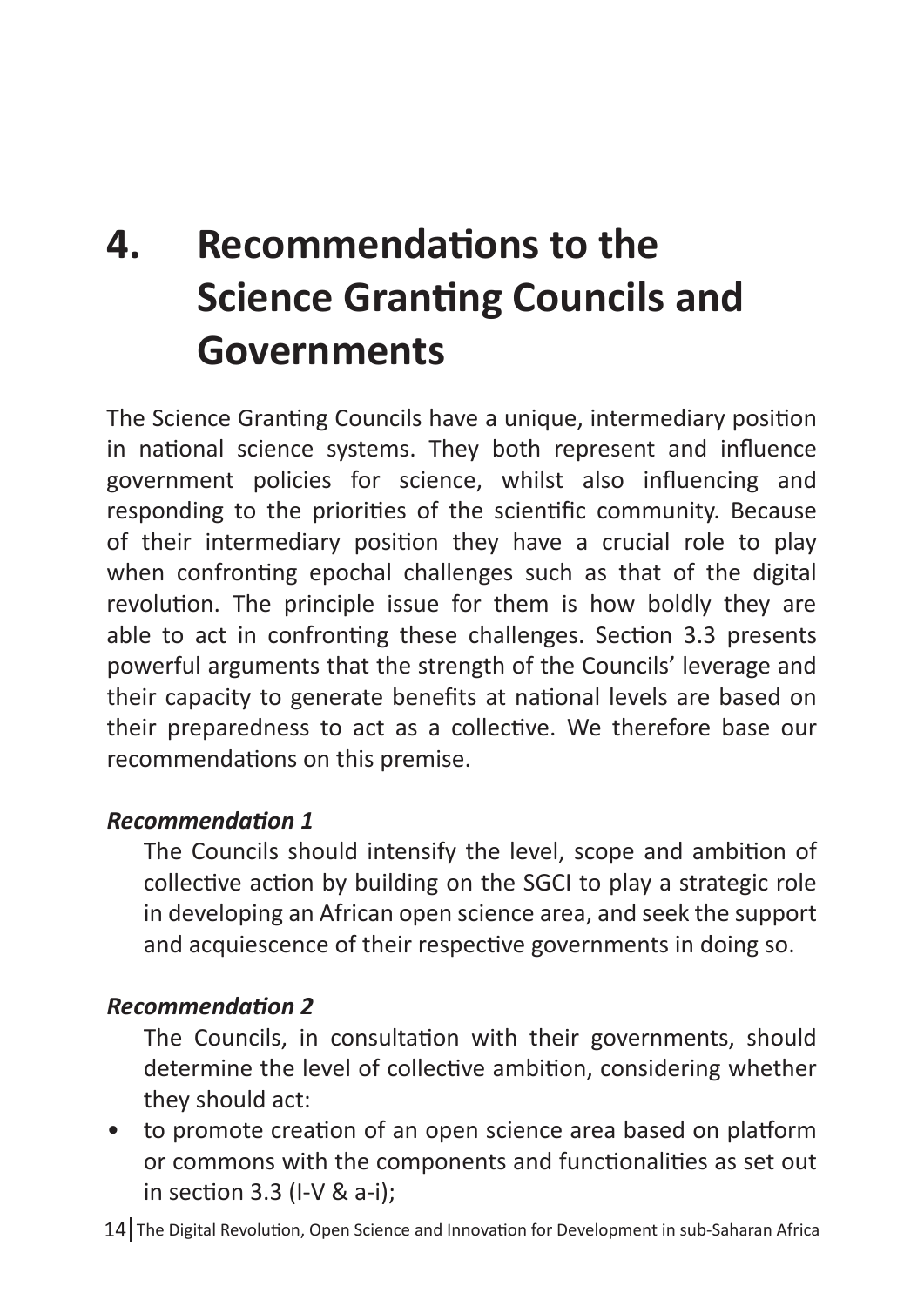- to coordinate and complement existing open science activities in Africa;
- or to develop a more limited, but focused role for collective action designed to have major impact on two key areas: of enhancing IT infrastructures by federation and expansion of existing capacities; and creating major data-intensive programmes on intra-African priorities to stimulate creative use of IT capacities and to build intra-African virtual critical masses.

### *RecommendaƟ on 3*

Granting Councils should work with governments to develop a concordat for the coordination of policy and action and the strategic use of collective resources. It should involve agreement on matters such as intellectual property, open data standards and rules of access for common infrastructure. An operational open science system will require convergence on these issues if it is to be efficient and effective.

### *RecommendaƟ on 4*

Granting Councils should work to mobilise support, commitment and understanding for the above priorities from a wide range of stakeholders within their scientific communities. The development of a platform could be a forum for creating synergy between key players, maximising collective impact, and reducing unnecessary duplication. Its members should include national academies; researchers, motivated by scientific opportunity; universities, motivated by reputation, funding and attractiveness to staff and students; and private sector companies, motivated by innovative potential, the supply of innovative personnel and the creation of markets for their products.

### *RecommendaƟ on 5*

Granting Councils could act collectively as an interface with international development bodies, other donors and strategic partners to make a collective and integrated case for African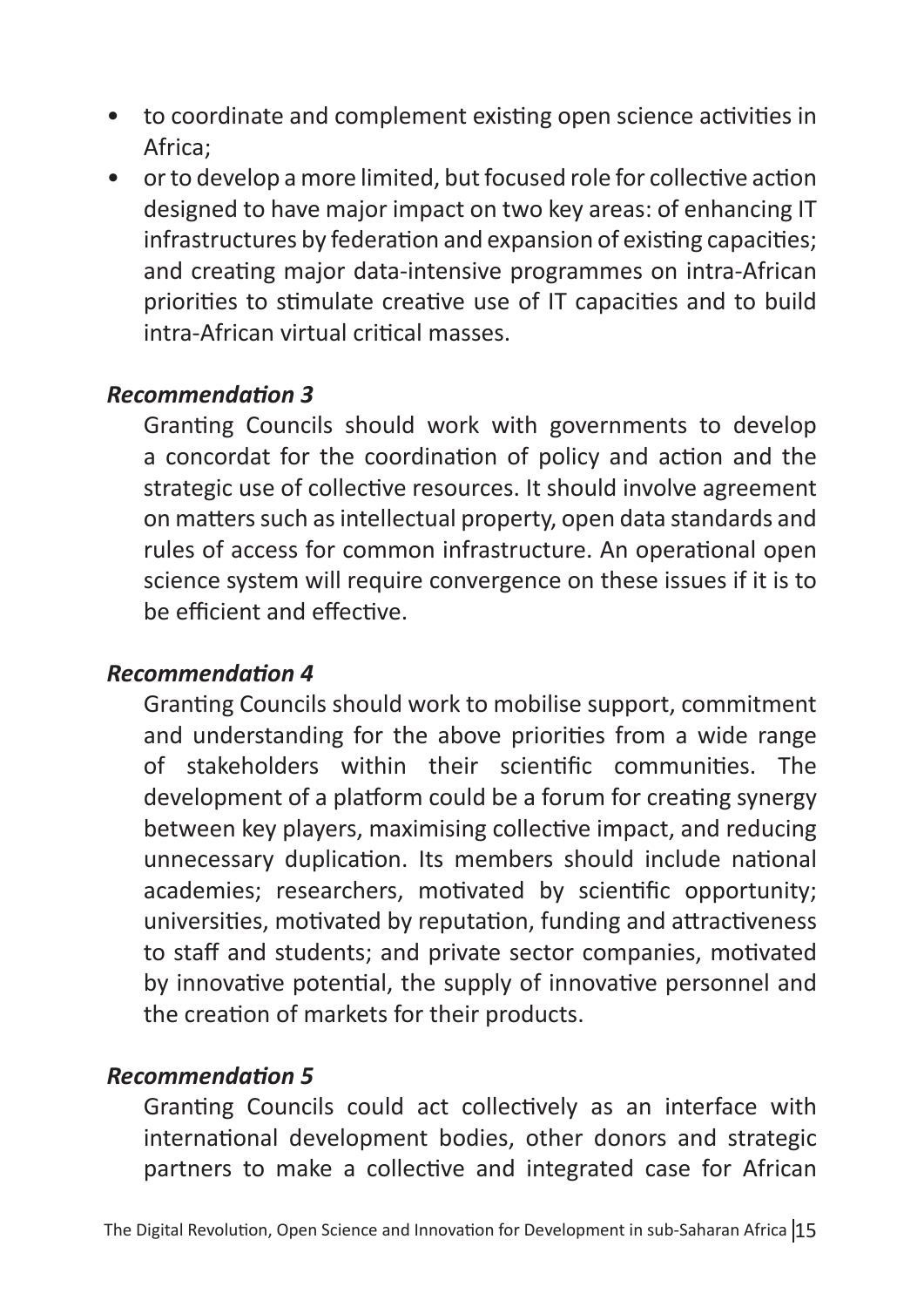science priorities<sup>4</sup>. The Councils should collectively express continental priorities with greater coherence, encouraging other national, regional and international funders to act in coordinated ways in response to these priorities. They could also be a means of gaining support from the international science community as represented by the International Science Council (ISC) and its data bodies (the Committee on Data – CODATA - and the World Data System -WDS), and the Research Data Alliance (RDA).

### *RecommendaƟ on 6*

The Science Granting Councils should commission and be involved in expert reviews of:

- The potential for convergence of national policies, regulations and standards for open science, and the possible role of the Councils in facilitating convergence.
- How African priorities for scientific publishing can be achieved, and to ensure that these concerns contribute to a global review being led by the International Science Council.
- The impact of metrics for research on the research process, and how they might be improved to satisfy African priorities. They should ensure that these concerns contribute to a global review being led by the International Science Council.
- Identifying cost-efficient means of federating current computational, cloud and communication capabilities (including the NRENS, and linking with SKA capabilities), and extending and efficiently managing them. This might also involve potential funders.

16 The Digital Revolution, Open Science and Innovation for Development in sub-Saharan Africa

*<sup>4</sup> For example Canada's International Development Research Centre (IDRC), Sweden's Sweden's International Development CooperaƟ on Agency (SIDA), UK's Department for InternaƟ onal Development (DFID), the World Bank, which has a major project on the digital economy for Africa, the European Union, the USA's National Institute of Health (NIH), the Wellcome Trust and many other international foundations.*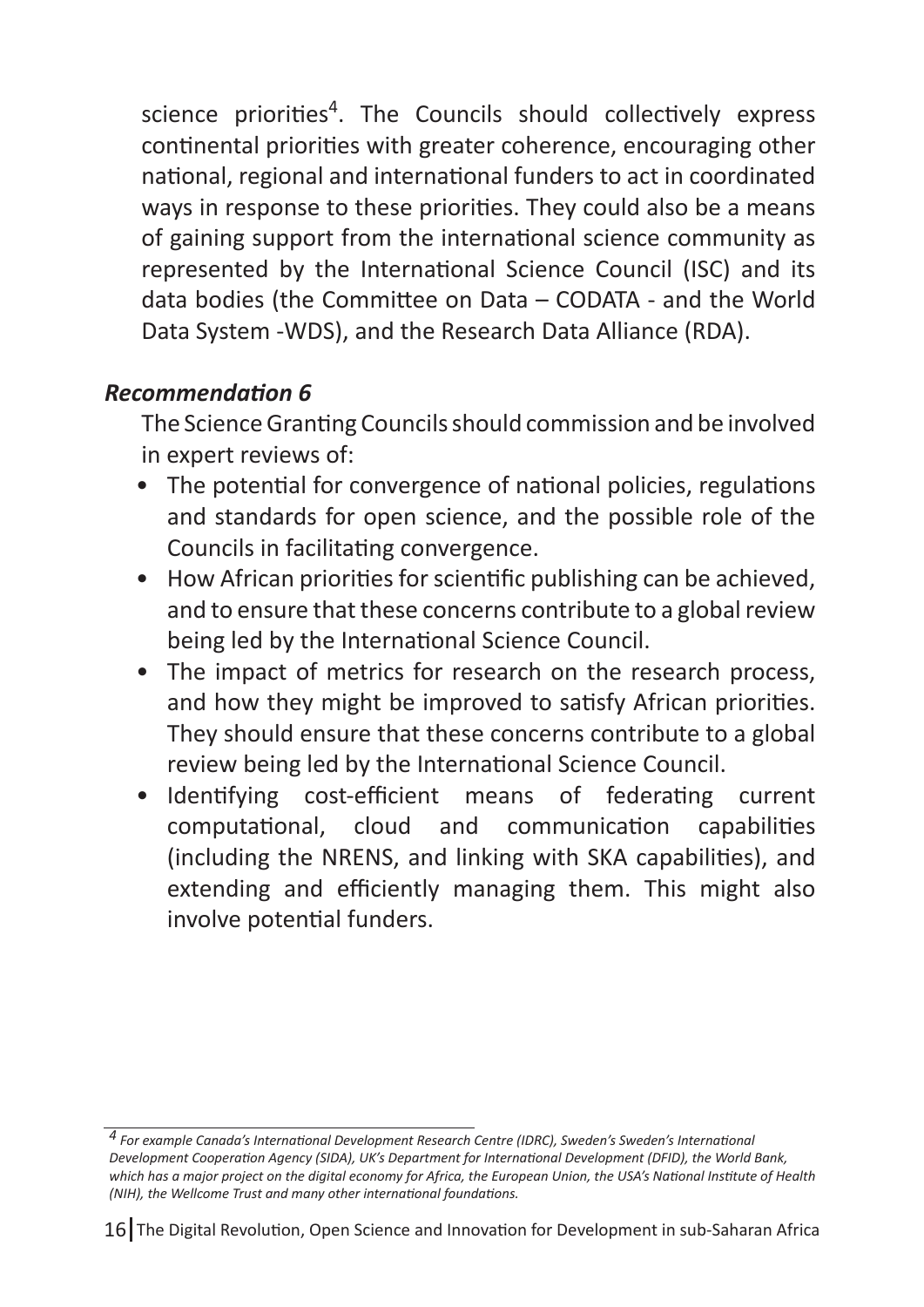## **5.** Afterword

*"The basic economic resource is no longer capital, nor land, nor labour. It is and will be – knowledge." The digital transformation is a massive leap in the production, communication and use of knowledge, with profound implicaƟ ons for all socieƟ es and economies. The train is leaving the station. Jump on board now, or be left behind. Unless Africa responds with urgency to develop vital capacities, it will inevitably become, yet again, dependent upon skills bought in from elsewhere as a passive and ill-informed consumer of expensive digital services, lacking the creativity to thrive in a fast-changing world. It has the opportunity to avoid this fate, by bold and timely action, possibly building on the creation of the AfCFTA, in order finally to achieve continental development goals, with science, technology and innovation as primary drivers. This is not simply a vision for a future of conventional, carbon energy-driven growth, but one that is entirely consistent with the ethos and the priorities of alobal sustainability and the SDGs.*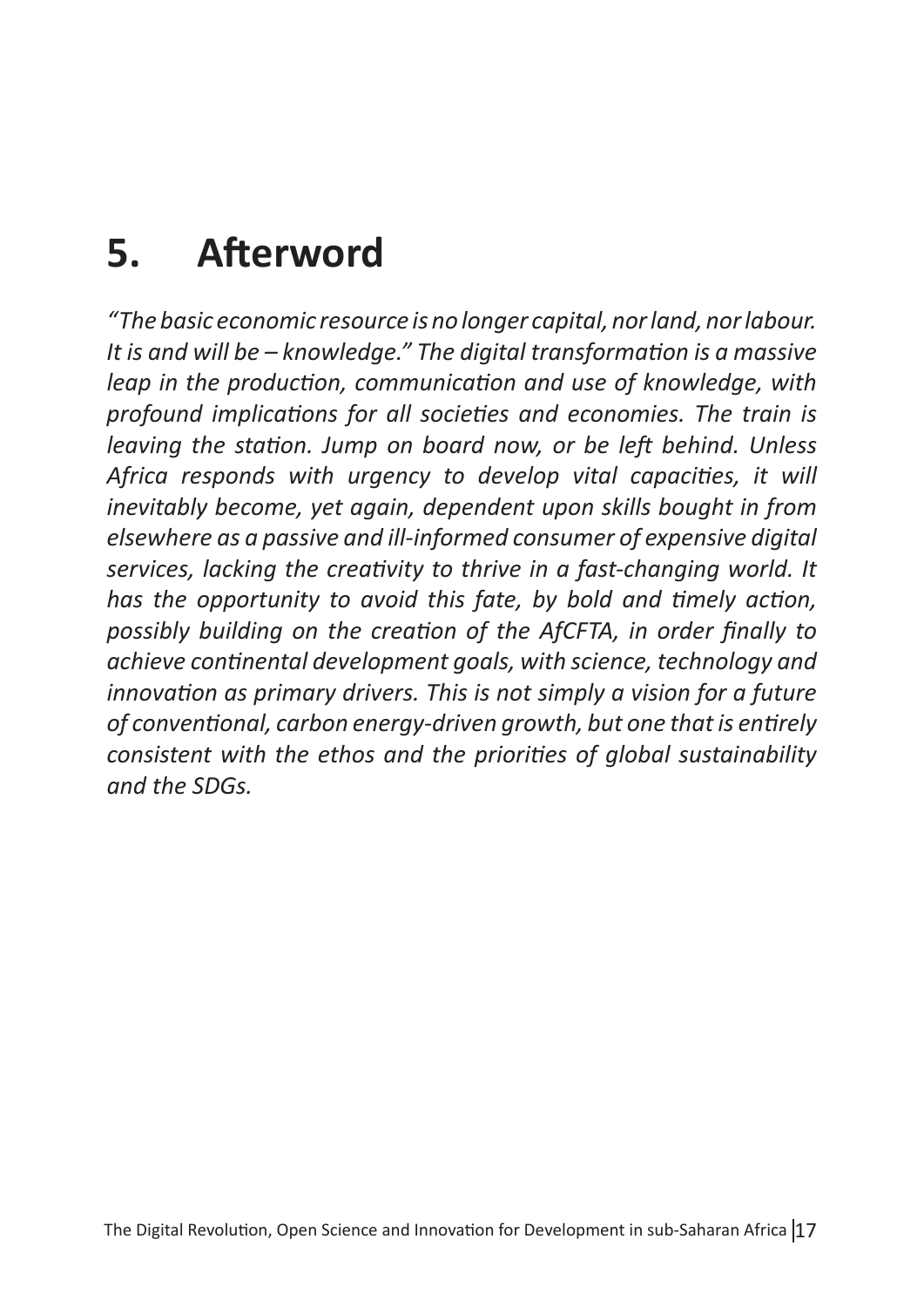## **Appendices**

#### **About the Authors**

**Geoffrey Boulton** (lead author) is Regius Professor of Geology Emeritus in the University of Edinburgh, UK. He is a Fellow of the Royal Society and the Royal Society of Edinburgh, Scotland's national academy. He is a member of the Governing Board of the International Science Council. He recently stepped down as President of CODATA, where he was a champion of Open Data and Open Science. He has chaired relevant influential reports, for the Royal Society *(Science as an Open Enterprise)* and for Science International (Open Data in a Big Data World).

*Cheikh Loucoubar* is a mathematician working in statistical genetics at the Institut Pasteur de Dakar, heading the biostatistics, bioinformatics and modelling group. He teaches statistical genetics, biostatistics and R statistical software in master programs at the University Gaston Berger of Saint Louis and University Cheikh Anta Diop of Dakar. He is Co-Pi in H3ABioNet (Human Health and Heredity in Africa, The Bioinformatic Network) running the Dakar Node.

**Joseph Mwelwa** is senior partner at Joint Minds Consult, a research, education and training institute he founded to provide capacity development and support in educational research, policy, curriculum development, training, knowledge development and management and, post graduate student support in sub-Saharan Africa. He has been a member of the African Open Science Platform Technical Advisory Board and co-authored the Joint Minds Consult position paper that guided Botswana towards an Open Science and Open Data Strategy.

Joseph Muliaro Wafula is Associate Professor of computing at JKUAT, founder Director of the ICT Centre of Excellence and Open Data (iCEOD) and a cyber security expert and data engineer. He chairs the African Open Science Platform's Technical Advisory Board and recently contributed to a review of the Global Biodiversity Information Facility; to development of an African Policy Framework and Policy Roadmap for open Science and open data; and a performing skills audit and strategy development to fill the gaps in Northern Corridor Integrated Project (Kenya, Rwanda, South Sudan, and Uganda). He is a member of CODATA International and of the editorial board of the Data Science Journal.

18 The Digital Revolution, Open Science and Innovation for Development in sub-Saharan Africa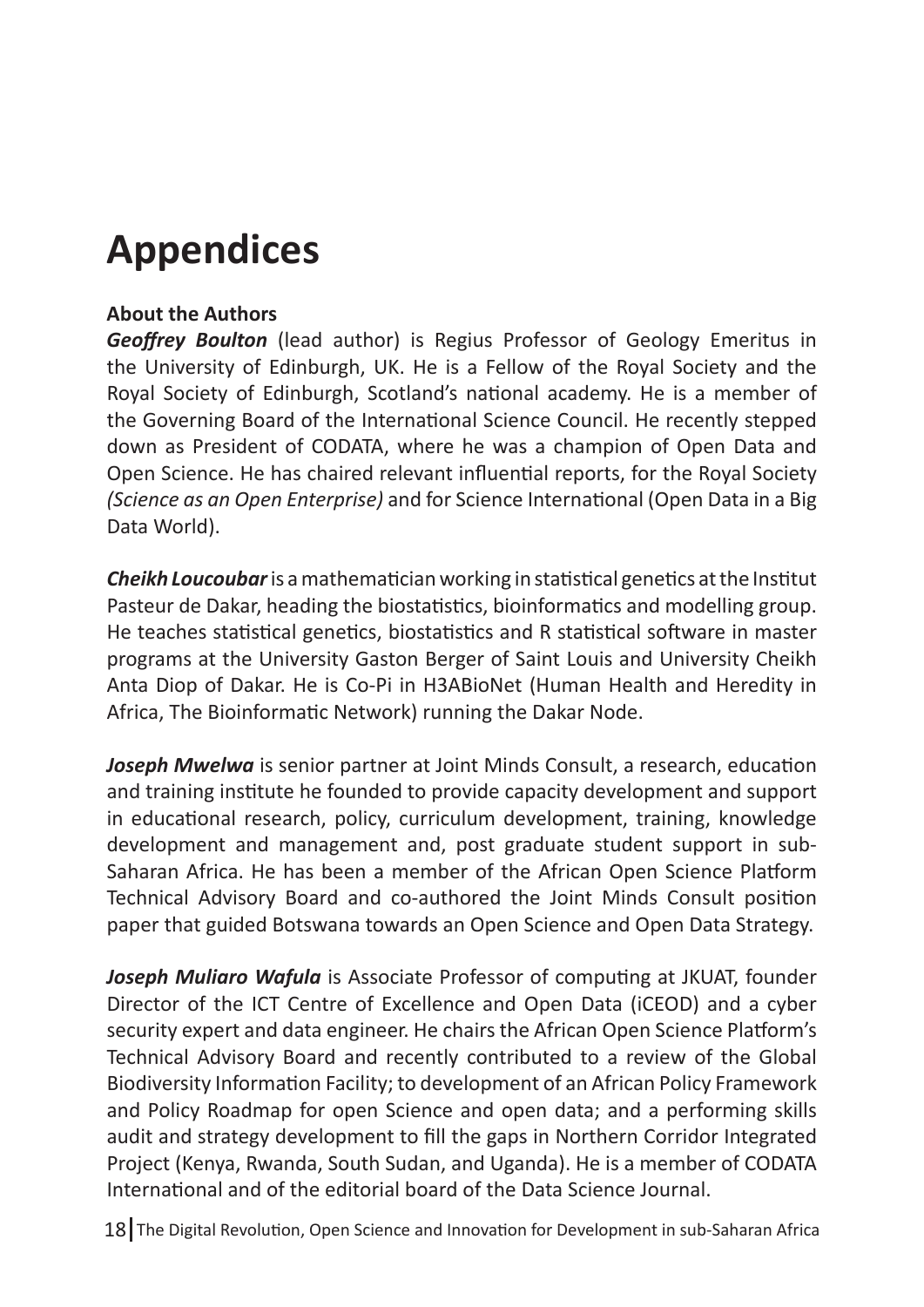*Nicholas Ozor* holds a B. Agric. (Nig., First Class Honours); MSc, Agricultural Administration (Nig., Distinction) Ph.D, International & Rural Development and Agricultural Extension (Reading, UK & Nigeria respectively) and is the Executive Director of the African Technology Policy Studies Network (ATPS). He was formerly a Senior lecturer in the Department of Agricultural Extension, University of Nigeria, Nsukka. Dr Ozor leads many internationally funded research projects bordering on science, technology and innovation (STI). He is a member of many professional organizations and has published over 100 articles in reputable international journals, book chapters, and other multimedia. Dr Ozor has raised over US\$ 50 million in grants to support development work in Africa. He sits on the Board of many international bodies including UNESCO.

*Maurice Bolo* holds a PhD in Science, Technology and Innovation Policy and over 15 years' work experience. A Visiting Research Fellow in the Department of Policy and Practice (DPP) of the Open University (UK) and a Research Associate at the Innogen Institute (Edinburgh, Scotland), Dr. Bolo has a vast international consultancy experience.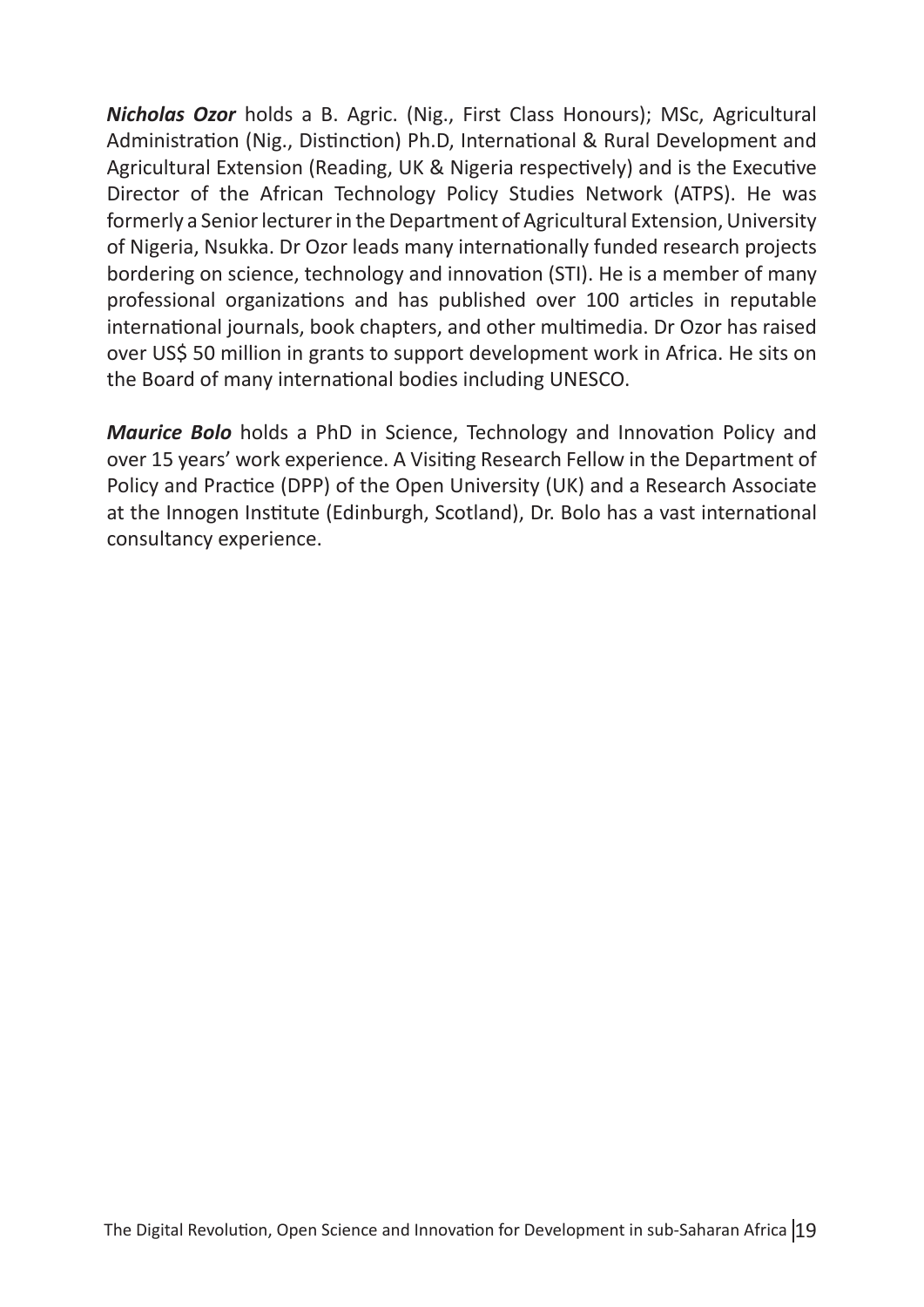## **Some ATPS Technopolicy Brief Series**<sup>1</sup>

- Nouvelles approaches de financement de la recherché et de L'innovation en Afrique ((ATPS Technopolicy Brief No. 51)
- New Approaches for Funding Research and Innovation in Africa (ATPS Technopolicy Brief No. 50)
- Towards Effective Public-Private Partnerships in Research and Innovation: A Perspective for African Science Granting Councils. (ATPS Technopolicy Brief No. 49)
- Innovative Practices and Policies for Promoting Biodiversity Informatics in Sub Saharan Africa (ATPS TechnoPolicy Brief No. 48)
- Improving the Relevance of University Training to Labour Market Demands in Africa (ATPS TechnoPolicy brief No.47)
- Developing Policies for Biodiversity Informatics in sub-Saharah Africa (ATPS Technopolicy brief No. 46)
- ICTs role in Agricultural Development: Prospects of Land Potential Knowledge System (LandPKS) ((ATPS TechnoPolicy brief No. 45)
- Mainstreaming Gender in the National Science, Technology and Innovation (STI) Policy of Kenya (ATPS TechnoPolicy brief No. 44)
- Social Innovation: An untapped Resource for Inclusive Green Growth (ATPS TechnoPolicy brief No. 43)
- Policy Axes that can uphold Agricultural Innovations for Climate Change Adaptation & Food Security in Central Africa: Case of Cameroon, Equatorial Guinea and Central African Republic (ATPS TechnoPolicy brief No. 42)
- Frameworks for Intellectual Property Protection of Traditional Knowledge in Tanzania (ATPS TechnoPolicy brief No. 41)
- Assessment of Possible Intellectual Property Protection Options of Traditional Knowledge System in Ethiopia (ATPS TechnoPolicy brief No. 40)

 *1 hƩ ps://atpsnet.org/technopolicy-briefs/*

<sup>20</sup> The Digital Revolution, Open Science and Innovation for Development in sub-Saharan Africa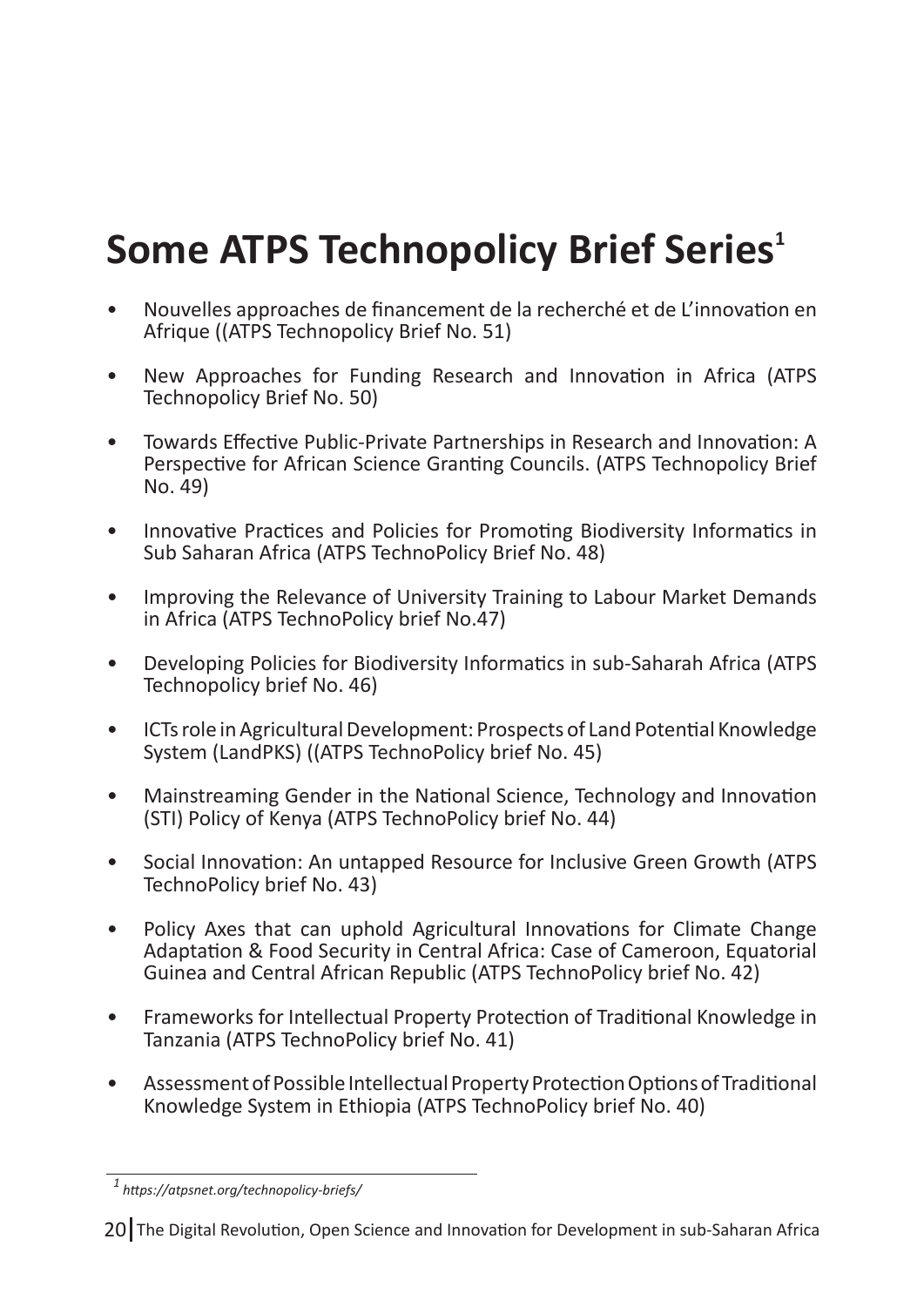- Towards influencing National Legislation, Policies, Strategies and Programmes for appropriate Protection and Benefit-Sharing of Traditional Knowledge (TK) with and by Traditional Herbalists in Uganda. (ATPS TechnoPolicy Brief No 39)
- Traditional Healers and their provision of Mental Health Services in Cosmopolitan Informal Settlements in Nairobi, Kenya. (ATPS TechnoPolicy Brief No. 38)
- Policy Implications for Intellectual Property Systems for Traditional Healers in Lesotho. (ATPS TechnoPolicy Brief No. 37)
- Incidence of Indigeneous and Innovative Climate Change Adaptation Practices for Smallholder Framers' Livelihood Security in Chikhwawa District, Southern Malawi. (ATPS TechnoPolicy Brief No.36)
- Machobane Farming System and its Relevance to Climate Change Policy in Lesotho. (ATPS TechnoPolicy Brief No. 35)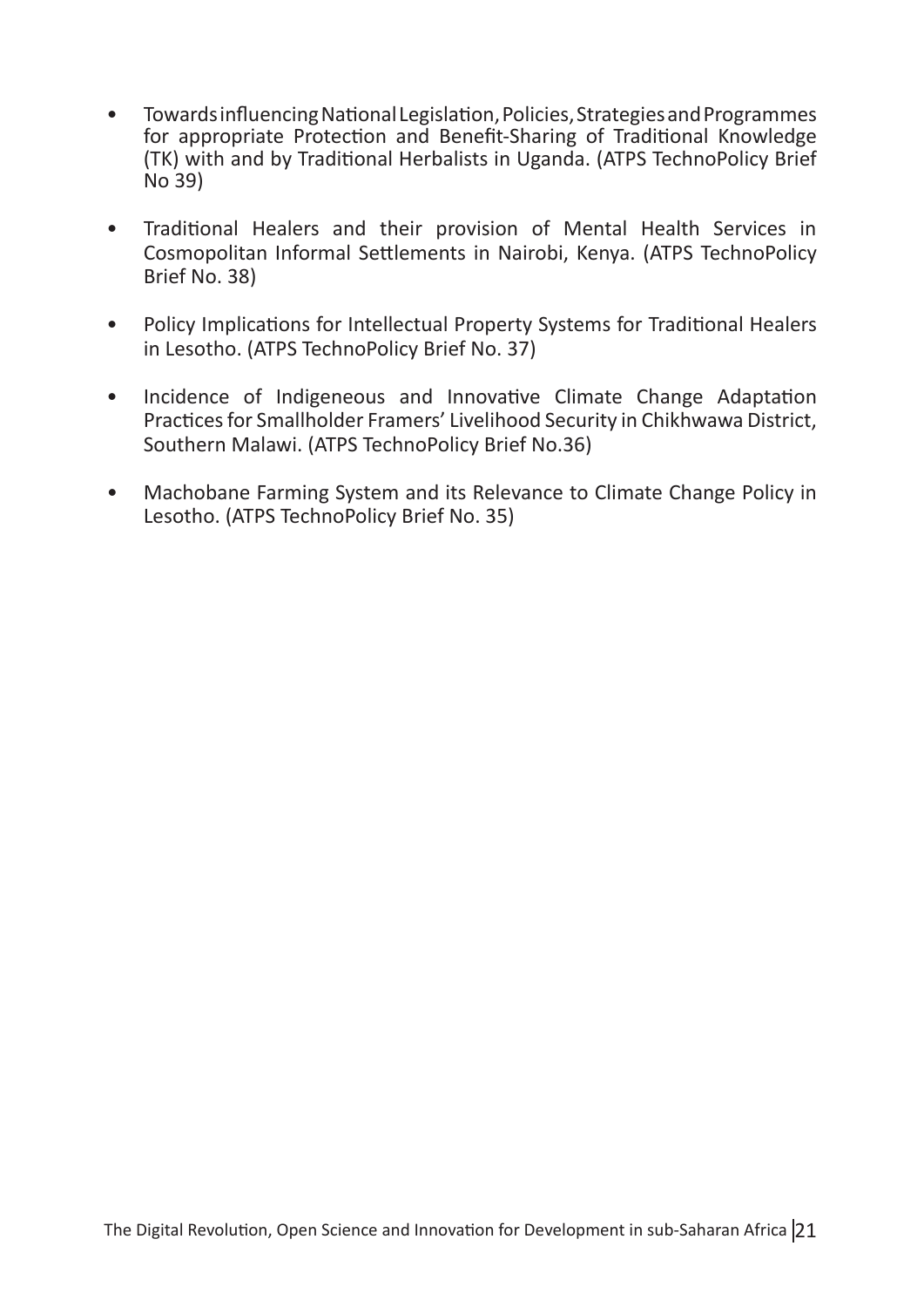22 The Digital Revolution, Open Science and Innovation for Development in sub-Saharan Africa